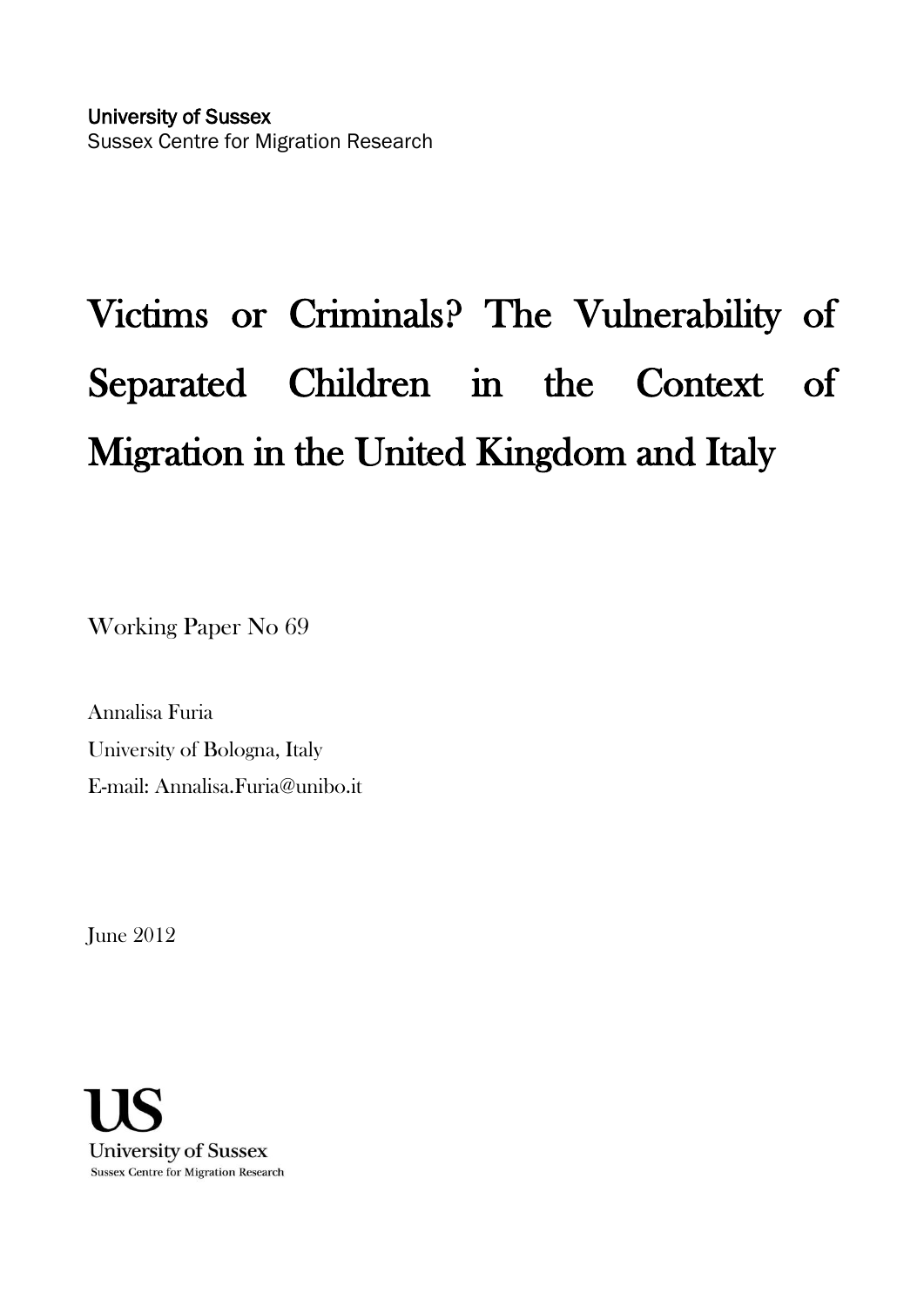#### **Abstract**

Despite the periodic and official commitments of the United Kingdom and Italian governments with regard to separated children's rights and welfare, academics, non-governmental organisations and international organisations have widely emphasised that in both countries the effective protection of children is hindered by harsh immigration laws, policies and practices. In spite of this growing body of literature, policy-makers have paid little attention to questions concerning children and migration, showing a lack of political will to effectively protect their rights and address their vulnerability. This paper focuses on some of the most critical issues that emerge from the literature concerning the situation of separated children in the United Kingdom and Italy, with the aim of highlighting the impact that national laws, policies and practices have on the framing and production of their vulnerability.

> *We pity the sufferings of childhood; we should pity ourselves; our worst sorrows are of our own making*. Jean-Jacques Rousseau

## Introduction

This paper takes into consideration some areas of concern in relation to the migration experiences of separated children and the impact on their vulnerability in two European countries: the United Kingdom and Italy. There are many differences between the two countries, due to their legislative and policy frameworks and their geopolitical location. However, there are also common tendencies, often shared by the majority of European Member States.

The European governments' ambivalent, exclusionary and hostile attitude towards migrant children is broadly recognised in public debate. On the one hand, decisionmaking politicians state their adherence to the idea that migrant children<sup>1</sup> are first and

foremost *children* and that they are entitled to all child rights as children with citizenship. They further recognise that the ageing European continent will need migration, in particular juvenile migration (O'Connell Davidson and Farrow 2007). On the other hand, when dealing with child rights and vulnerability, governments face the challenge of how to fulfil their international obligations at a time when their overall concerns have shifted towards tougher immigration policies to prevent and restrain 'illegal' immigration (Sigona 2011) as well as harsh cuts to welfare benefits.

Although children have always been part of migration flows (Giovanetti 2009), 'latemodern migratory processes have been characterised by a quantitatively superior and qualitatively different degree of involvement of minors and young adults in independent migration' (Mai 2011: 1239). Notwithstanding this, policy-makers have paid very little attention to the broader understanding of the root causes of child migration, including the children's role within families, their personal aspirations

<sup>1</sup> <sup>1</sup> In this paper the term 'children' is preferred to more extensive definitions such as 'children and youths', 'young people' or 'adolescents' with the intent of focusing on the rights they are entitled to according to the United Nations Convention on the Rights of the Child and to its definition of 'child' meaning 'every human being below the age of eighteen years unless under the law applicable to the child, majority is attained earlier' (art. 1). By using this definition I do not mean to deny the socially and culturally constructed nature of childhood, nor do I intend to downplay the inherent limitations of such an approach in framing and responding to every child's conception of autonomy, responsibility for survival and protection needs. On the contrary, the assumption of this paper is that

<sup>1</sup> those are important perspectives that both illuminate and help to enhance the respect for and comprehension of children's identity, personal aspirations and experiences, and should form part of every consistent and comprehensive approach aimed at bettering children's rights.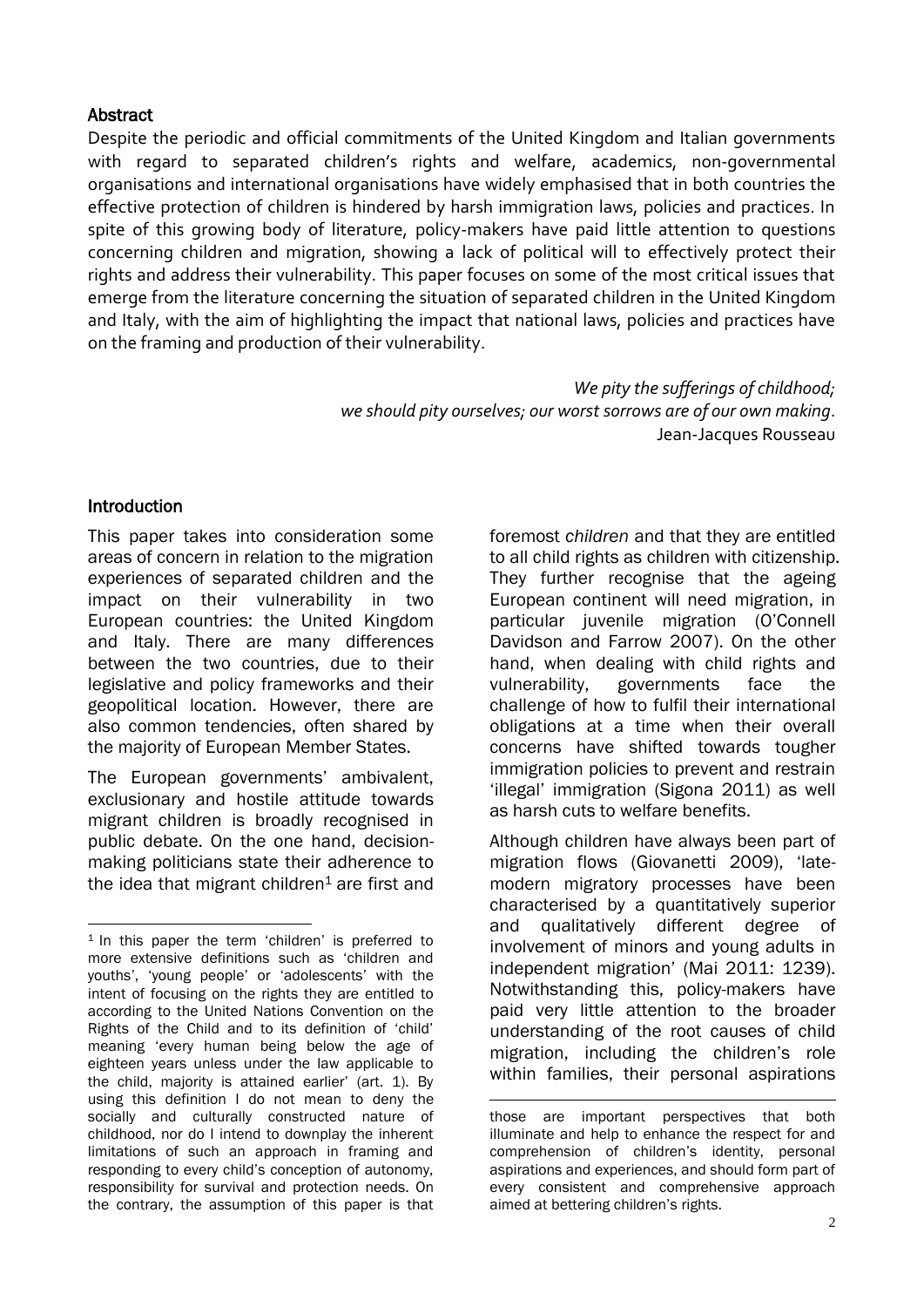and their active roles in decision making in relation to their mobility (O'Connell Davidson and Farrow 2007; Mai 2011). Furthermore, there has not been a consistent assessment of the positive and negative effects of child migration, or an analysis of the impact that immigration policies and laws of the host country have on the production and framing of separated children's vulnerability (O'Connell Davidson and Farrow 2007; Enenajor 2008). Far from being recognised as agents for social and cultural changes, separated children are reckoned to be naturally dependent and inherently vulnerable (Costella, Furia and Lanti 2010), their specific situation is neglected or rooted in disputable assumptions and their migration is merely perceived as posing a series of 'problems' to be solved. As argued by Nando Sigona:

…like women, minors as a specific social group, by and large, have been off the migration agenda. If migrating as dependants, their experiences of migration have often been assimilated to those of their parents or guardians; if migrating alone, their mobility has been interpreted often as the result of coercion on the child (e.g. human trafficking) or as a menace to the welfare system of the country of destination (e.g. adult migrants claiming to be minors in order to access social benefits) (Sigona 2011: 3).

The lack of a comprehensive and consistent policy approach in dealing with child rights issues associated with migration, is in turn reflected in a failure of attempts to agree on definitions and on the design of strategies which are mainly based on the state's national security and economic interests, cultural values and political objectives (Petti 2004; O'Connell Davidson and Farrow 2007; Sigona 2011).

As highlighted by O'Connell Davidson and Farrow (2007), the complex and diverse child migration phenomenon has in fact been partitioned and managed through mutually exclusive groups or categories: for example, legal vs illegal, forced vs voluntary, permanent vs temporary, etc.; and by attaching narrow and restrictive labels to migrant children, for example accompanied vs unaccompanied, victims of trafficking, exploitation and smuggling, asylum seekers vs non asylum seekers. As a matter of fact, these categories do not necessarily mirror separated children's migration experiences and protection needs, and at any one time a migrant child may belong to two or more of the categories, or may move between categories (O'Connell Davidson and Farrow 2007; Sigona 2011). With particular reference to children migrating alone, specific attention should be given to the provision and assessment of the requirements an adult must meet to be recognised as having the legal or customary responsibility of a child.

Following the approach proposed by the *Separated Children in Europe Programme* (SCEP), in this paper the term separated children is used to refer to individuals who are 'under 18 years of age, outside their country of origin and separated from both parents, or their previous legal, or customary primary caregiver' (SCEP 2010: 3). This definition suggests that the term 'separated' should be used instead of 'unaccompanied' to highlight the fact that some children may be 'accompanied' when they arrive in Europe, but the accompanying adult(s) may not be their customary and primary caregiver, or be able and suitable to assume responsibility for their care and protection (SCEP 2010). Furthermore, it includes not only asylum-seeking children but also children who may not apply for asylum, such as children who have come from conditions of poverty and deprivation, or who have been smuggled for exploitation or trafficking. Finally, this definition states that all considerations relating to separated children's immigration status 'must be secondary and anchored in the principles of child welfare' (SCEP 2010: 7).

Not surprisingly, although most of the literature and policy work is beginning to reflect this change in terminology, the term 'unaccompanied' together with the abovementioned categories, is still officially used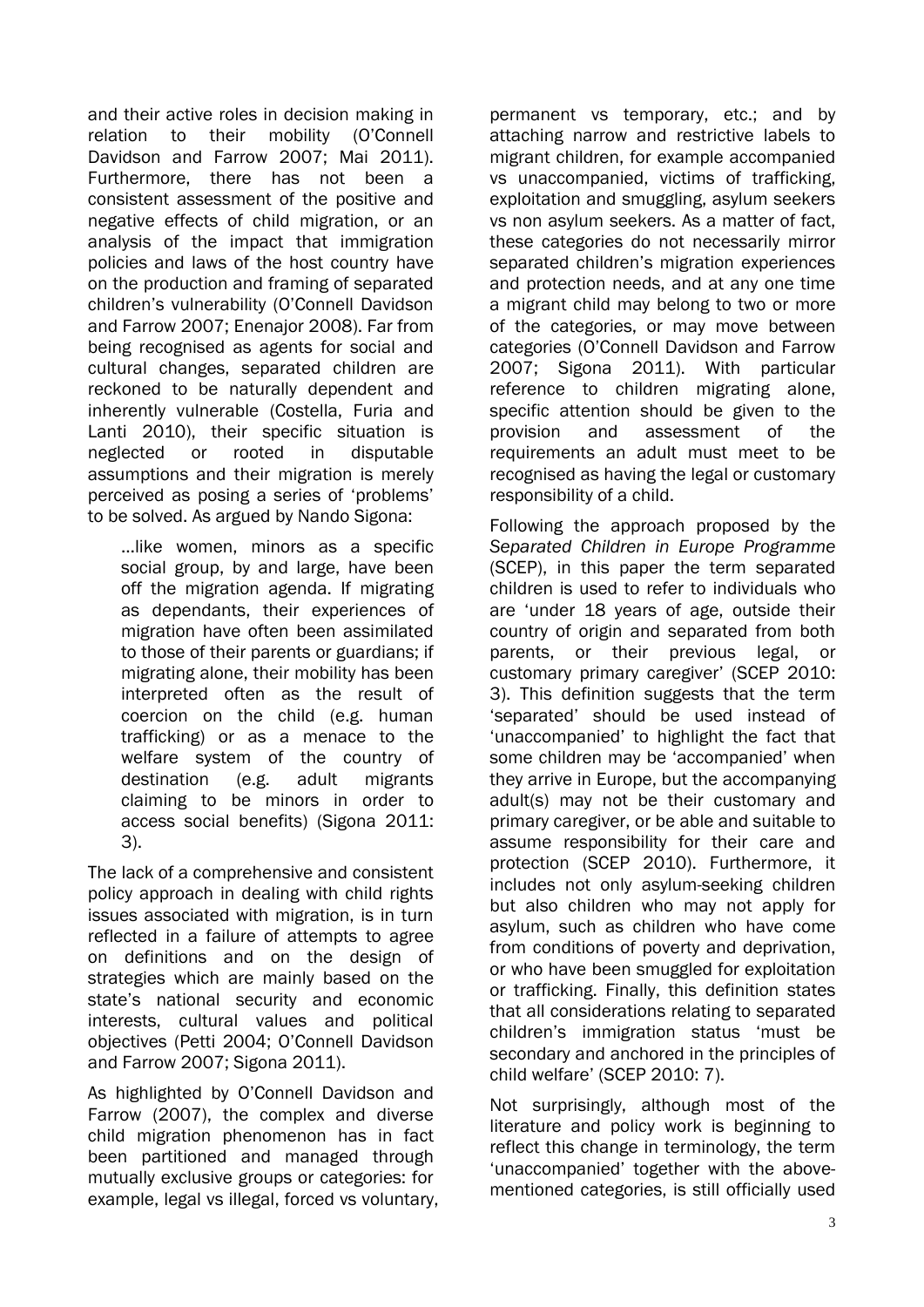by European institutions and governments. This definitional and conceptual segmentation does not adequately capture or address the complexity of child migration experiences. Indeed it often produces fragmentation, overlapping and proliferation of regulations, services, approaches and procedures. More worryingly, the emphasis on one or more categories can be used in political and ideological arguments in ways which detract from children's rights.

An example is shown by the increasing attention paid to child trafficking by the institutions and some child rights agencies. As stated by O'Connell Davidson and Farrow (2007), given the definitional and practical problems associated with the trafficking phenomenon, when independent child migration is viewed as an outcome of trafficking and is therefore treated as a criminal justice issue, the related policy measures are extremely dangerous for children. Firstly, anti-trafficking measures are, at times, hardly distinguishable from general migration management measures. This results in the legitimation of repressive policy measures to curb 'illegal' migration, with the risk of making child migrants more, rather than less, vulnerable to abuse and exploitation (O'Connell Davidson and Farrow 2007). Secondly, this approach implicitly or explicitly underplays the recognition that children can voluntarily decide to move to more prosperous and/or more secure cities or countries, and it deflects attention from the rights violations that prompt many children to migrate as well as from the risks children face in the country of arrival (O'Connell Davidson and Farrow 2007; Costella, Furia and Lanti 2011). Thirdly, it provides a convenient perspective for the increasing and generalising processes of 'criminalisation and victimisation' of migrants (Ayotte 2000; Palidda 2009b).

While research and policies conceptualise child migrants, in particular separated children, as vulnerable, and at risk of harm and exploitation, and that they are entitled to rights, there is still little systematic

questioning of the ways in which the policy and legal context of the European countries may contribute to their vulnerability. These laws and policies remain mainly informed by a criminalising and victimising discourse, which excludes them from a wide range of rights.

This paper argues that the criminalisation and victimisation of migrants represent two interrelated and significant narratives underpinning the United Kingdom and Italy's immigration laws and policies. The outcome is a distorted conception of the reality of child migration, protection gaps, harmful practices, and, more worryingly, a threat to their well-being and their life chances in the new country.

The argument developed in this paper is based on desk research. The identification of the guiding hypothesis at the core of this research is based on research undertaken and experience gained working as a children's rights consultant for the organisation Defence for Children International – Italy. This experience has been enriched with personal contact with separated children, their point of view, personal capacities and efforts to shape their own circumstances. Moreover, I had the opportunity to discuss the research topic with scholars from different disciplines and experts on child migration and children's rights.<sup>2</sup>

The article is structured in the following way: the first section examines the concepts of 'criminalisation' and 'victimisation', with the aim of highlighting their implications for the framing and production of separated children's vulnerability. The second and third sections

1

<sup>2</sup> I owe a debt of gratitude to Russell King, for his help, support and interest in my research during my stay as Visiting Research Fellow at the Sussex Centre for Migration Research (September 2011 to February 2012). I also thank Ralph Grillo, Marie-Bénédicte Dembour, Terry Smith, Michael Collyer and Nicola Mai for their valuable inputs, and I owe particular thanks to Gustavo Gozzi, Pippo Costella, Maria Paola Lanti and Gabriella Gallizia for their continued inputs and support.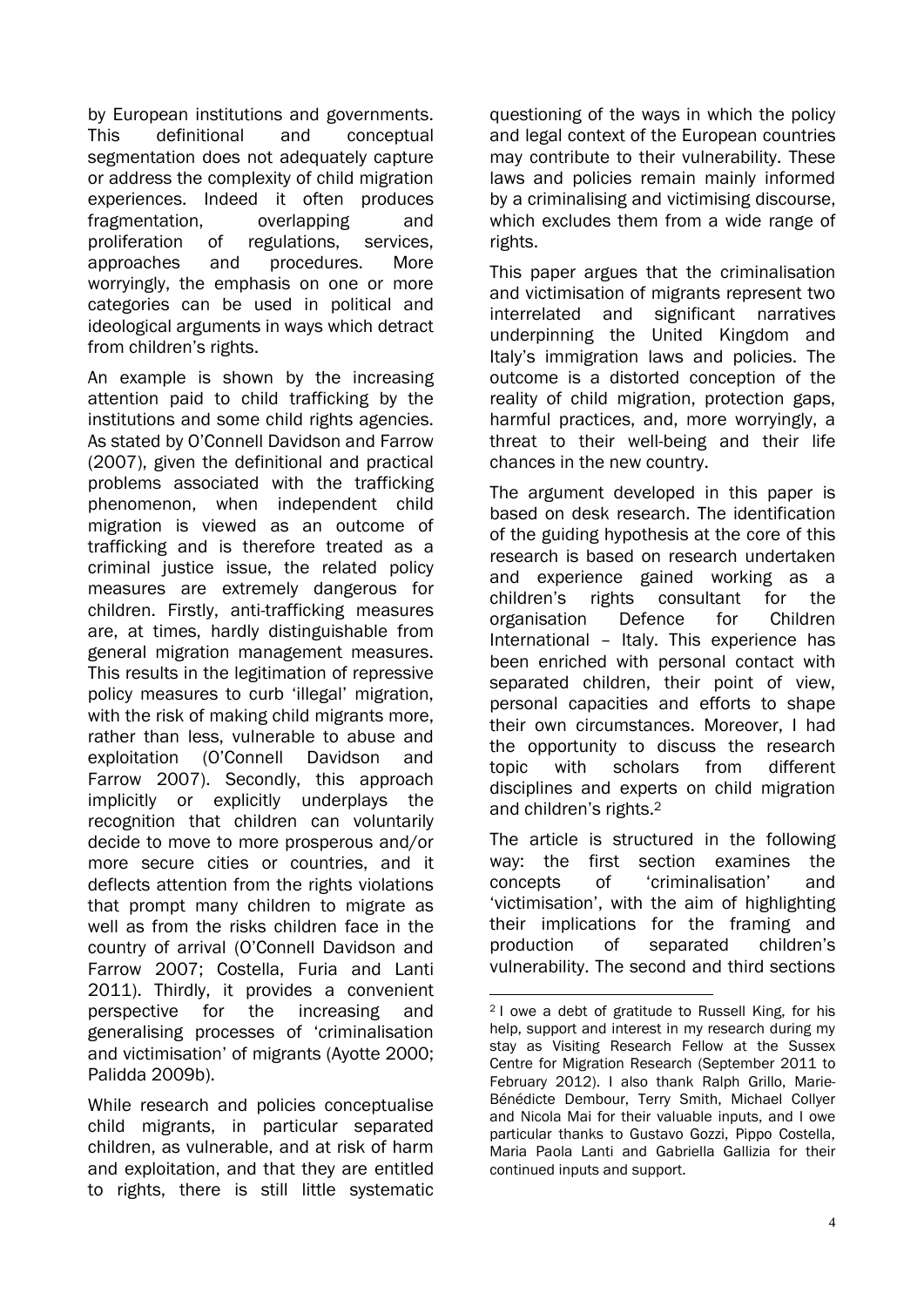provide the main body of analysis through a general overview of the British and Italian legislative and policy frameworks, as well as a discussion of the main harmful practices that prevent children from getting access to the support and rights to which they are properly entitled. The conclusion considers how the analysed policies and practices relate to the interpretation proposed in the first section.

# Criminalisation, Victimisation and the Vulnerability of Separated Children

For almost a century, since the first analysis on the subject by scholars of the Chicago School was made, the relationship between migration and crime has been studied in great depth by sociologists and anthropologists using a variety of approaches and methodological perspectives (Cecchi 2011). In this paper the concept of criminalisation is identified as one of two predominant and interlinked processes that are useful to capture the logic, which is rarely explicit, underlying and legitimising the contemporary situation consisting of exclusionary laws and policies, harmful practices, omissions and restrictions on migrants' rights. These practices are intended to punish migrants for border crossing and presence on the territory of the state. More specifically, I argue that the criminalisation process plays an important role, directly and indirectly, in producing and making worse the vulnerability of separated children.

According to Palidda's Foucauldian approach, the criminalisation of migrants can be defined as involving 'all discourses, facts and practices because of which the police, judicial authorities, but also local governments, the media and a part of the population hold immigrants/aliens responsible for a large number of offences' (Palidda 2009a: 2). As suggested by this definition, the process of criminalisation – being multifaceted, operating at different levels (legislative, political, public opinion, media) and through a wide range of different strategies, instruments and

practices – is often hard to define and detect (Palidda 2009a). This is similar to processes such as the 'racialisation' (Palidda 2010) and 'securitisation' (Wæver, Buzan, Kelstrup and Lemaitre 1993; Huysmans 1998; Furia 2011) of migration issues.

In order to address its impact on the production and framing of separated children's vulnerability, the criminalisation process needs to be considered in its connection with the even more elusive victimisation process. This process can be considered as the result of the criminalisation process, more than as an autonomous process in itself.

According to Palidda the concept of victimisation suggests 'the fact that immigrants/aliens are themselves victims of misdemeanors committed by the nationals of the host country, by police agents and by their compatriots' (Palidda 2009a: 2). Under this perspective, the concept of victimisation allows to emphasise the partial and sympathetic viewing of separated children as 'naturally' passive, dependent and defenceless actors (Jordanova 1989; Fass 2005), and *per se* potential 'victims'.

The use of the term 'illegal' is an interesting example, among many others, of the way in which the criminalisation and victimisation logics perform in Italy, the United Kingdom as well as in other European countries. All the European Union institutions and member-state governments in fact use the expressions 'illegal immigrations' and 'illegal immigrants' to describe a specific group of immigrants: the group composed of people who come from non-Western countries, in particular from countries with low levels of material well-being, history of political conflicts and instability and/or authoritarian regimes (O'Connell Davidson and Farrow 2007; Giolo and Pifferi 2009; Santoro 2010). More worryingly, these terms are used to describe the migrants concerned even if they have not yet approached the European Union territory (Council of Europe Commissioner for Human Rights 2009).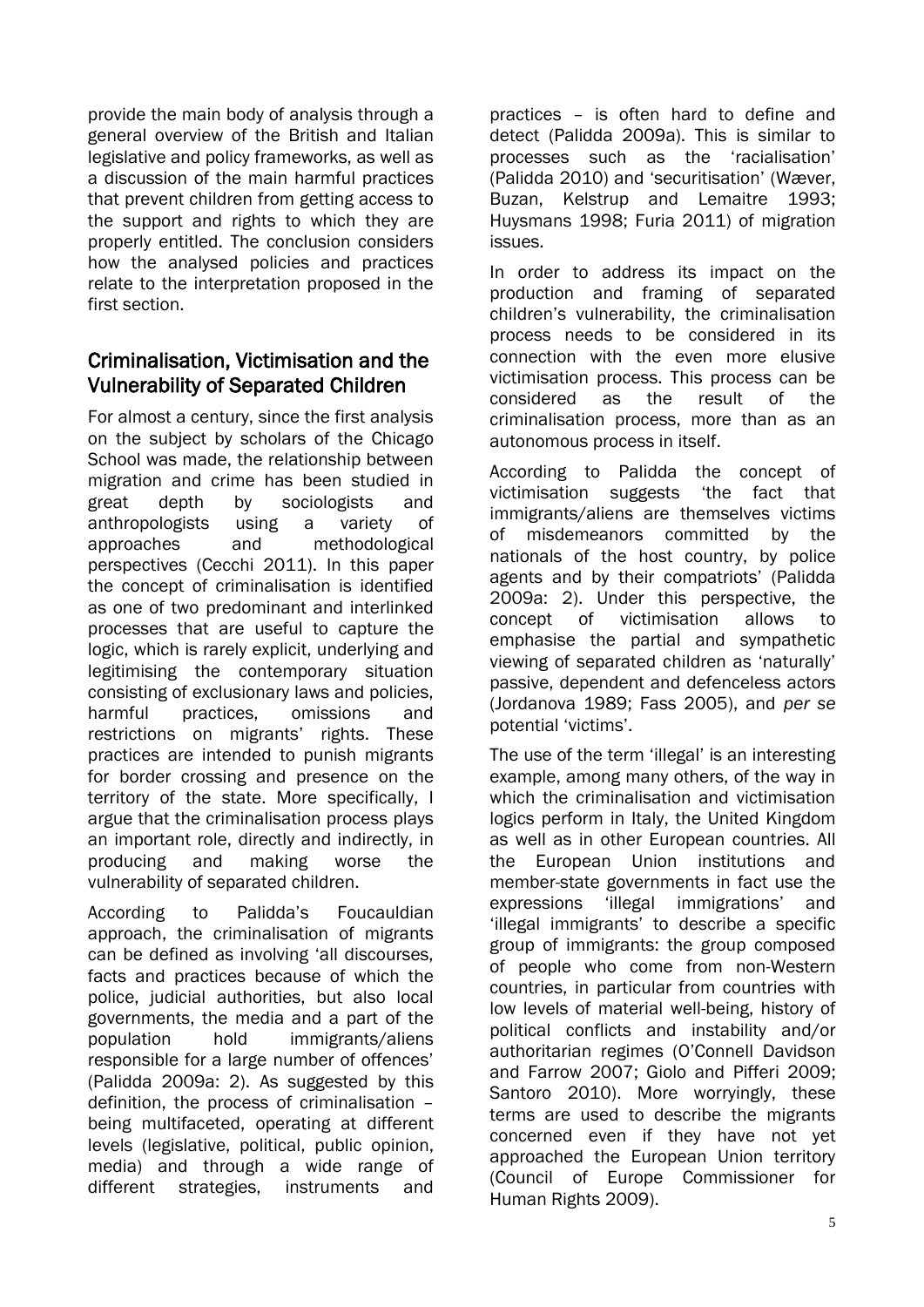As highlighted in the literature (O' Connell Davidson and Farrow 2007; Giolo and Pifferi 2009; Santoro 2010), opportunities to 'legally' cross borders are highly unequal for nationals of non-OECD countries who find themselves subject to far tougher restrictions for travelling abroad than nationals of OECD countries, with the deliberate result that 'those who are most likely to have good reason to wish to migrate across borders are those who are least likely to be able to do so legally' (O' Connell Davidson and Farrow 2007: 27).

Nevertheless the emphasis on the distinction between 'legal' and 'illegal' immigration, the political and legal construction of a specific group of migrants as 'illegal' and its connotation with 'criminality' (O' Connell Davidson and Farrow 2007; Giolo and Pifferi 2009; Santoro 2010), provide on the one hand, a convenient frame for the identification of this group of migrants as 'dangerous' and 'suspicious' in the eyes of the institutions and population, and on the other hand, a source of legitimation for police control and punitive measures against migration. In this way, attention is deflected from any attempt to discuss the implications and necessary balancing with respect to migrants' rights, dignity and safety.

Using the same logic, most European states including the United Kingdom (Immigration Act 1971 amended by the 1996 Asylum and Immigration Act) and Italy (law 94/2009), make it a criminal offence to 'illegally' cross external borders into national territories. The widespread use of criminal sanctions by European states (such as the criminalisation of 'illegal' entry), or administrative sanctions which imitate criminal ones (such as detention), with regard to immigration control has been increasingly questioned (Council of Europe Commissioner for Human Rights 2009); as well as its consequences regarding migrants' presence on territories and access to economic, social, education, health care, family reunion and participation rights (Bosniak 2008; Council of Europe Commissioner for Human Rights

2009; Palidda 2009b; Pepino 2009; Spencer and Pobjoy 2011).

If, as argued by Bosniak (2008: 4, 9), 'the regulation of national boundaries is not confined to the specific domain of the nation-state's physical or territorial border but extends into the territorial interior as well', then, as a consequence, immigrants 'remain outsiders in a significant sense: the border effectively follows them inside'. Similarly, they remain potential criminals and/or victims, as the criminalising and victimising narratives and practices also follow them inside the territory.

The criminalisation and victimisation of migrants have also had an alarming impact on the framing and production of the vulnerability of separated children as the conditions under which the role of policing and punishment in immigration management have been increasingly expanded and presented as a necessary and proportionate strategy to prevent and address the impending or occurring threats (Council of Europe Commissioner for Human Rights 2009; Palidda 2009b). O' Connell Davidson and Farrow (2007) point out that:

Although legality is not, in itself, a guarantee of security and protection, being politically constructed as 'illegal' makes it much harder to access services, justice and social protection, and exposes children to the additional harm of violence, abuse and other forms of harm from state actors charged with controlling 'illegal immigration' (O'Connell Davidson and Farrow 2007: 11).

In spite of that, when dealing with the vulnerability of separated children, national policies and laws mirror the idea that all problems relating to child migrants come from abroad and that European states should be considered only as present or potential sources of protection (Touzenis 2006; Enenajor 2008; Costella, Furia and Lanti 2011). The result is that analyses, measures and strategies to prevent and address the vulnerability of separated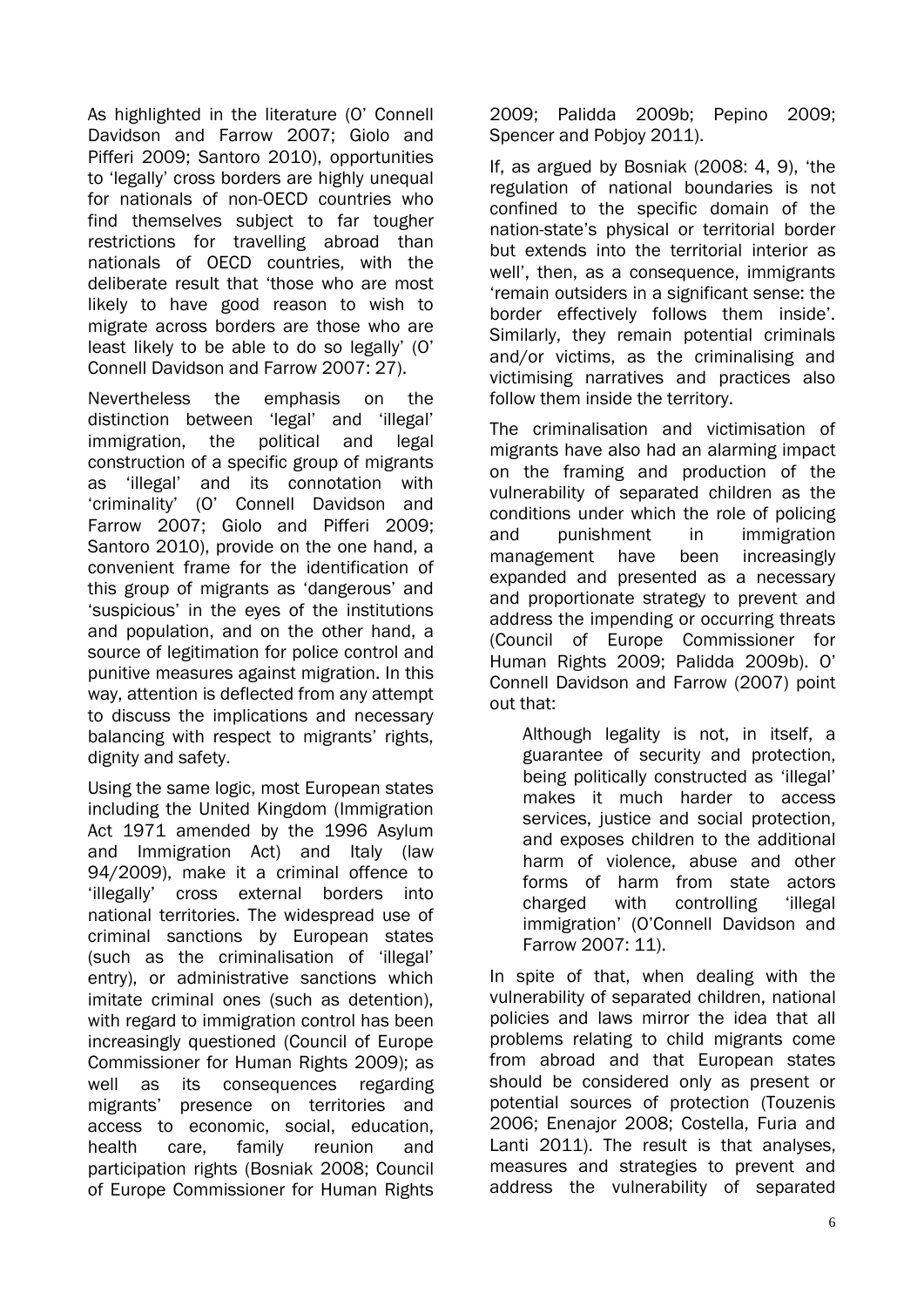children focus mainly on children's inherent fragility, and on their *past* experiences (for example, physical and psychological dangers of migration, condition of the country of origin, memories of war, etc.) (O'Connell Davidson and Farrow 2007; Enenajor 2008; Costella, Furia and Lanti 2011).

Such perspectives are rarely balanced with an analysis of the impact of the conditions of the host country and of the *present and future* challenges separated children face in the country of destination. This results in measures which are not effective in taking into account their needs and in promoting their agency, personal resources and extraordinary resilience even in the most challenging situations (Costella, Furia and Lanti 2011). On the contrary, as I will later demonstrate in this paper, the political and legislative systems of countries of destination, as well as their criminalising and victimising discourses, should be considered as closely linked to the production and/or worsening of separated children's vulnerability.

# Overview of Legislative and Policy Frameworks

Italy and the United Kingdom have both ratified the United Nations Convention on the Rights of the Child (CRC)<sup>3</sup> and several other international and European covenants which are applicable to the situation of separated children. In September 2008, the United Kingdom lifted its previous reservation to Article 22 of the Convention recognising that the 'best interests of the child' are a 'priority' alongside immigration status issues rather than subordinate to them. Consequently, all legal provisions protecting the rights of children in the two countries should equally apply to all minors irrespective of their nationality. The best interests of the child should be a primary consideration 'in all

actions concerning children, whether undertaken by public or private social welfare institutions, courts of law, administrative authorities or legislative bodies' (Art. 3 of the CRC). Access to the rights to protection, education, health care and welfare, freedom of expression, participation, social inclusion and cultural life and access to information concerning them, should apply to all children, including separated children.

Nevertheless, the destinies of children migrating alone are still widely determined by the two national legislative and policy systems. In both contexts, several provisions, measures and procedures are in place with the aim of taking into account the vulnerability of separated children, and they stem from two different models relating to the entry, reception and protection of separated children. Being mostly based on asylum law, the United Kingdom's legislative and policy framework is considered as constituting an 'asylum model', whereas in Italy the relevant legislative and policy framework stems mainly from the national child protection system, resulting in what is known as a 'protection model' (Giovannetti 2009: 57). This difference is reflected in the definitions used by the national institutions with regard to children migrating alone.

The Border Agency and local authorities in the United Kingdom usually describe separated children as 'unaccompanied asylum seeking children' (UASCs) or simply 'unaccompanied minors'. In its guidance on *Processing Applications from a Child* (UK Border Agency 2011a: para. 4.2) the Border Agency defines an unaccompanied asylumseeking child as a child who is:

- applying for asylum in his/her own right; and
- is separated from both parents and is not being cared for by an adult who by law has responsibility to do so.

It further adds that a child may move between the unaccompanied and accompanied categories whilst his/her application is under consideration. This

<sup>1</sup> <sup>3</sup> It is worth highlighting that the United Kingdom has not yet incorporated the Convention into national law.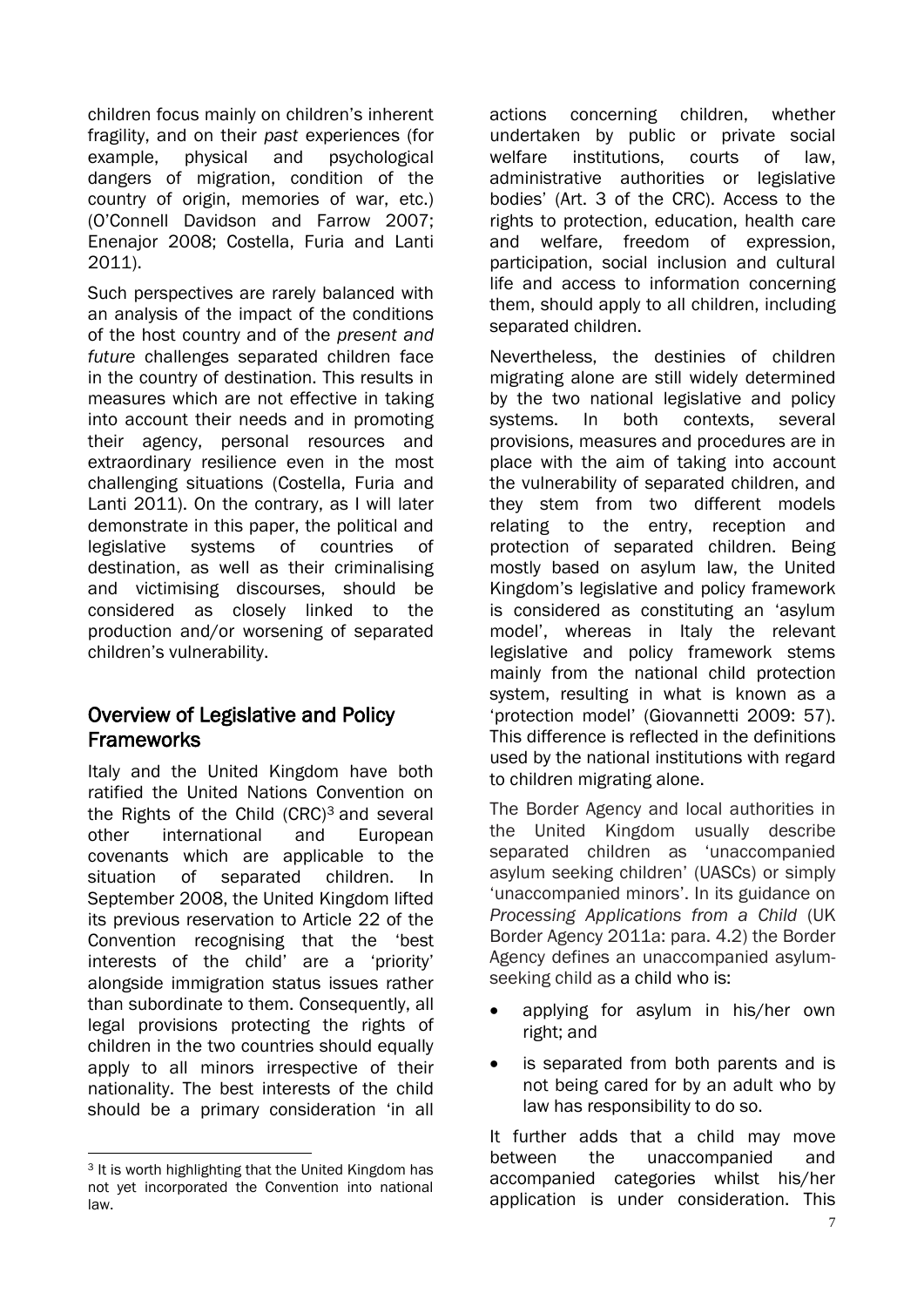definition amended an earlier definition which made reference to an 'adult family member' and to an 'adult who is responsible for them' (Bhabha and Finch 2006: 20), without indicating any further requirements.

In the Italian context all legal provisions and measures for the care and protection of children equally apply to all minors, irrespective of their immigration status but the relevant procedures and competences are based on two different legal definitions of separated children. The Italian institutions and authorities usually refer to separated children as 'unaccompanied foreign minors' or 'unaccompanied minors', and differentiate between unaccompanied minors who are asylum-seekers and unaccompanied minors who are not asylum-seekers.

The definition of unaccompanied (nonasylum-seeking) minors is stated in Article 1, paragraph 2 of the Regulation on the tasks of the Committee for Foreign Minors (President of the Council of Ministers Decree 535/1999), according to which the 'unaccompanied foreign minors on the Italian territory' are 'children without Italian or any other EU country's citizenship, who – *not having applied for asylum* – find themselves in Italy without care and representation of parents or other legal guardians according to the Italian laws' [*italics added*]. Unaccompanied asylumseeking minors are defined in Article 2, paragraph 1, letter f) of Legislative Decree 85/2003 – implementing Council Directive 2001/55/EC – as:

- nationals of non-EU countries or stateless persons below the age of eighteen, who enter the national territory without being accompanied by an adult; and
- for as long as they are not effectively under the custody of an adult who is responsible for them;
- minors who have been abandoned after they have entered the national territory.

This definition is inconsistent with the definition specified in Article 2 of the referred Council Directive. In addition it is not satisfactory because it does not require the 'accompanying' adult to have legal or customary responsibility for the child in question, whereas the Council Directive makes reference to an adult responsible for the child 'whether by law or custom'.

Although being based on two different 'models' and legislative frameworks, the situation facing separated children in the United Kingdom and in Italy is alarmingly similar. In both countries, the complexities of the immigrations systems, the tensions and confusion between child protection law, policy and approach and immigration law, policy and approach, the efforts to prevent the arrival of immigrants and asylum seekers, and the harsh cuts in the welfare social systems all combine to have significant implications for separated children (Bhabha and Finch 2006; Crawley 2006; Giner 2008; Rozzi 2008; Giovannetti 2009; Gibney 2011).

## *The United Kingdom's legislative and policy framework*

The United Kingdom's policy and practice with regard to separated children is directed by primary legislation, secondary legislation, European Union Regulations and Directives <sup>4</sup> and case law (Rice and Poppleton 2010). The Home Office is the governmental department responsible for immigration and asylum policy in the United Kingdom. Within the Home Office, the UK

<sup>1</sup> <sup>4</sup> In October 2011 the Immigration Minister Damian Green informed Parliament that the United Kingdom will not be opting in to the recently amended Reception Conditions and Procedures Directives. The Immigration Minister said: 'This Government does not support a common asylum system in Europe. That is why we have not opted in to these directives and will not opt in to any proposal which would weaken our border'. According to the government, signing up to the Directives 'would have sent out the wrong message, encouraging those who do not need our protection to make unfounded<br>asylum claims'. Available at: asylum claims'. Available at: [http://www.homeoffice.gov.uk/mediacentre/news/E](http://www.homeoffice.gov.uk/mediacentre/news/EU-asylum?version=1) [U-asylum?version=1](http://www.homeoffice.gov.uk/mediacentre/news/EU-asylum?version=1) (accessed November 2011).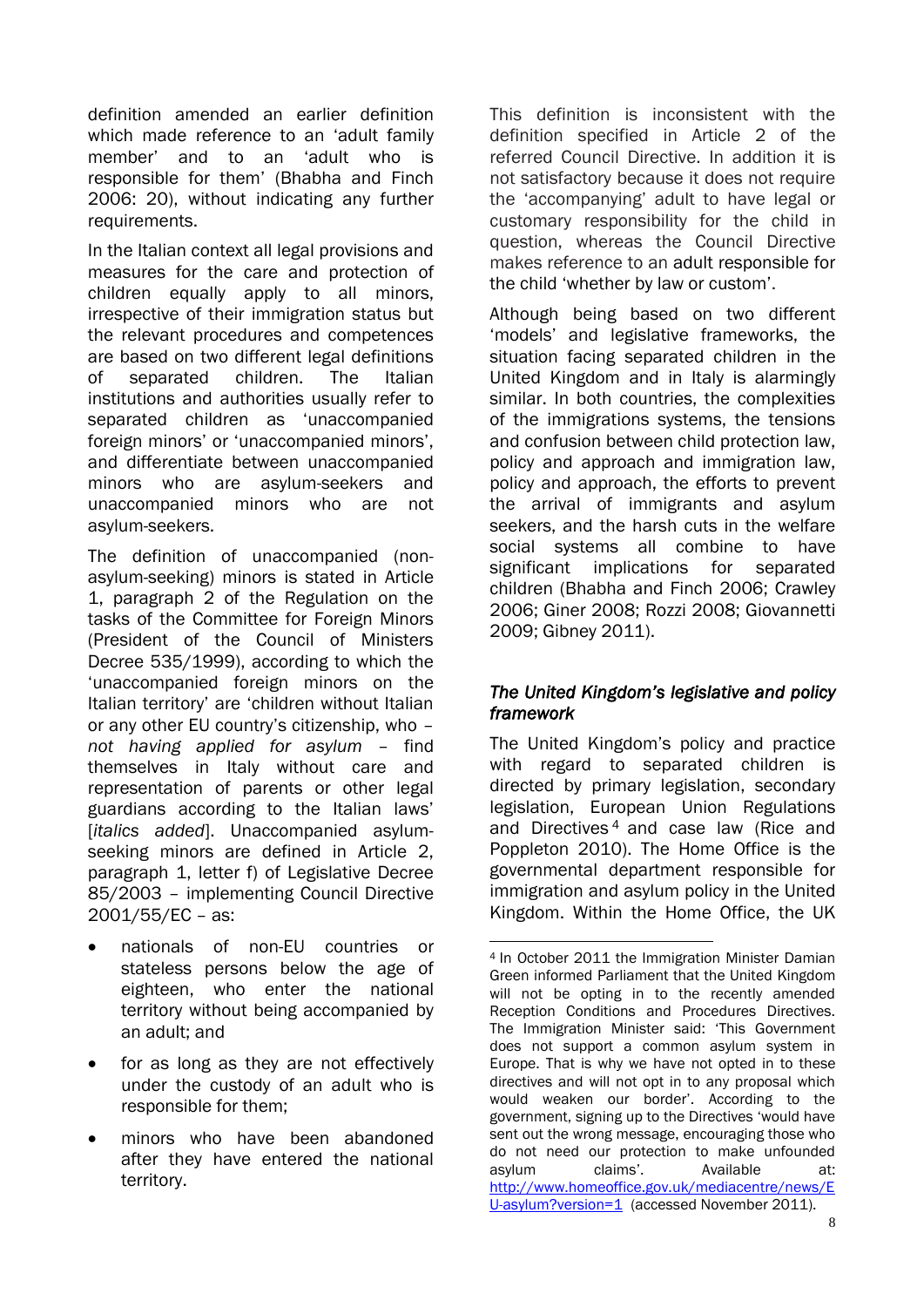Border Agency regulates all entries to and/or stay in the United Kingdom of non-British citizens (Rice and Poppleton 2010). The accommodation and care of separated children fall under the responsibility of local authorities who are entrusted with social services responsibilities and that is where they first come to the attention of the authorities.

The Immigration Rules, under the 1971 Immigration Act, are pivotal to the United Kingdom asylum and migration system. They include provisions pertaining specifically to the safeguarding and promotion of separated children's welfare during key parts of the asylum process (Rice and Poppleton 2010), and are based on the assumption that particular care and priority should be given to asylum applications from children (para. 350 of Immigration Rules). Section 55 of the Borders, Citizenship and Immigration Act 2009 requires the Secretary of State to make arrangements to ensure that immigration, asylum, nationality and customs functions are exercised correctly, taking into account the need to safeguard and promote the welfare of children in the United Kingdom. In November 2009 a statutory guidance, entitled *Every Child Matters: Change for Children*, was issued jointly by the Home Office and the Department for Children, Schools and Families under Sections 55 (3) and 55 (5) of the Act to accompany this duty (Rice and Poppleton 2010).

The removal of migrants 'illegally' residing within the territory, including separated children, is covered by the 1971 Immigration Act. However, as a matter of policy, a separated child may not be removed if adequate conditions for his/her care and reception cannot be assured in the country of return (Rice and Poppleton 2010; France Terre d'Asile 2011). The 1971 Immigration Act and the 2002 Nationality, Immigration and Asylum Act allow separated children to be detained for immigration purposes but, in terms of policy, separated children may not be detained except in the most exceptional

circumstances, for the shortest time possible and in order to ensure their safety (Rice and Poppleton 2010).

The UK Border Agency has also adopted a number of policies relating to the manner in which asylum applications from separated children should be handled, including guidelines, instructions and procedures to be followed. Separated children considered to be twelve years old or over are entitled to receive legal aid to assist them with their asylum application. Their claims should be dealt with by a case worker trained to deal with children (Rice and Poppleton 2010; UK Border Agency 2011a). Interviews should be conducted in a language that they can understand (where necessary, in the presence of an interpreter), with childsensitive and child-appropriate questioning techniques and in the presence of a 'responsible' adult who cannot be a Police or Immigration Officer, but rather a person they trust (e.g. a social worker, other member of staff of a local authority or civil society organisation, a legal representative or a foster carer) (Rice and Poppleton 2010; UK Border Agency 2011a).

The key piece of legislation regarding the placement and care of separated children is the 1989 Children Act.<sup>5</sup> which entrusts local authorities with a duty to safeguard and promote the welfare of children within their area who are 'in need', and to meet these needs by providing a range of appropriate services (Sections 17 and 20 of the Act).

As a consequence of the Victoria Climbié inquiry <sup>6</sup> the 2004 Children Act amended

<sup>1</sup> <sup>5</sup> This legislation applies to England and Wales only, while similar legislation is in place in Scotland and Northern Ireland (Rice and Poppleton 2010).

<sup>6</sup> Victoria Climbié was born in November 1991 in the Ivory Coast and died in February 2000 in London aged eight. To escape the poverty of Africa, her parents had entrusted her to her great aunt who had brought her to Europe. Although Victoria was seen by dozens of social workers, nurses, doctors and police officers before she died, all failed to spot the abuse and she was slowly tortured to death by her great aunt, Marie Therese Kouao, and the woman's partner, Carl Manning. As a consequence of her death, an extensive investigation into the child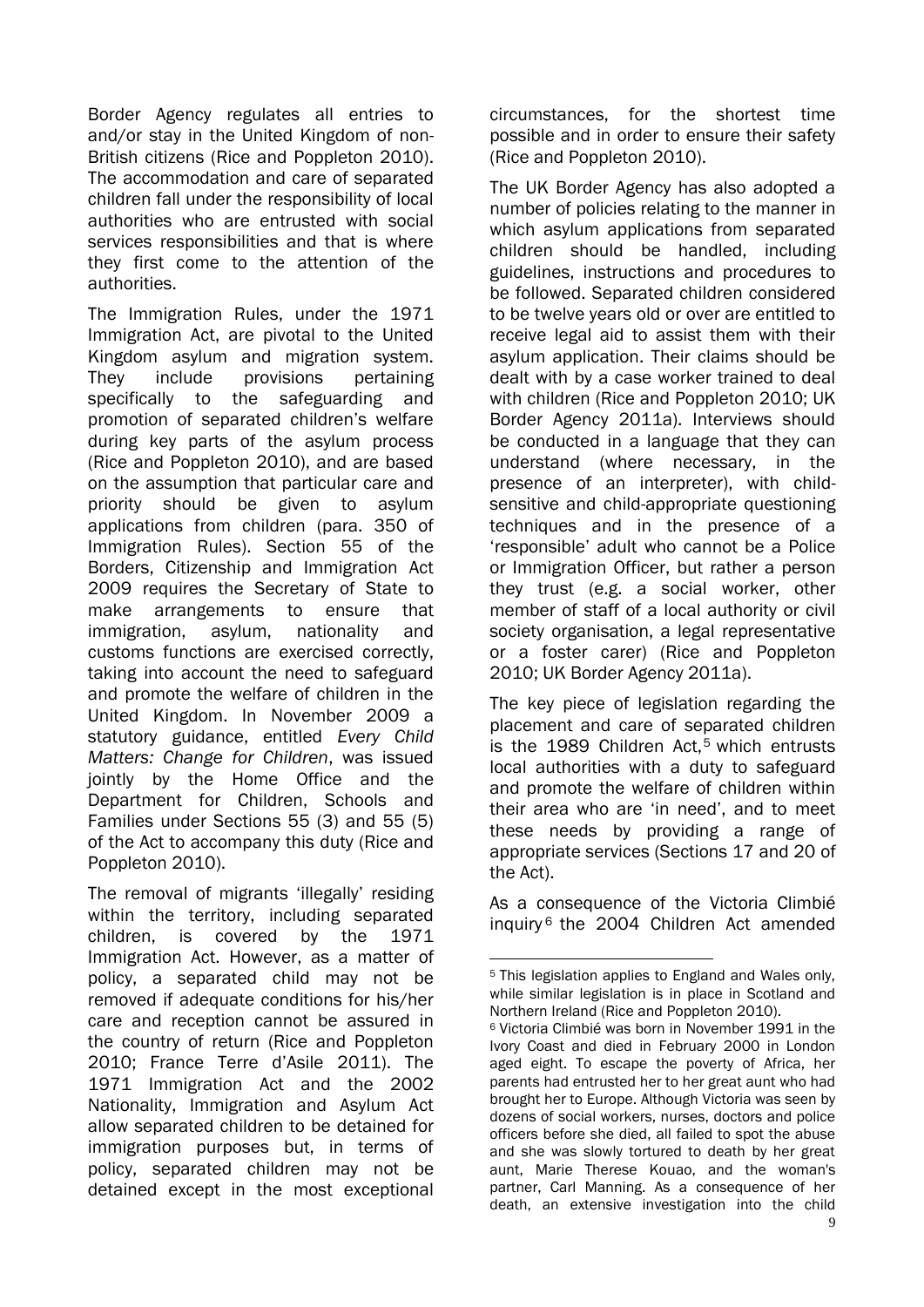the 1989 Children Act. Section 11 of this Act imposes a duty on public bodies who come into contact with any child to 'ensure that their functions are discharged having regard to the need to safeguard and promote the welfare of children.' The abovementioned Section 55 of the 2009 Borders, Citizenship and Immigration Act placed a similar duty also on the UK Border Agency, which had previously been excluded from it (UK Border Agency and Department for Children, School and Families 2009).

The Children Act 2004 also introduced a statutory framework for local cooperation requiring agencies to work together more closely in multidisciplinary teams to promote the formation of Local Safeguarding Children Boards (LSCBs) and to coordinate the functions of all partner agencies (Giner 2008; Sigona 2011). Until recently, concerns had been raised for the exclusion from compulsory participation of the Immigration Service, National Asylum Support Service and detention centres' professional officials (Nandy 2006; Crawley 2006; Giner 2008), although with the advent of the statutory guidance *Every Child Matters: Change for Children*, the UK Border Agency is required to commit to greater participation in LCSBs (UK Border Agency and Department for Children, School and Families 2009).

The government's response to the death of Victoria Climbié was set out in various documents – amongst which *Keeping Children Safe* (2003) and a Green Paper entitled *Every Child Matters* (2003) – which led to the 2004 [Children Act](http://en.wikipedia.org/wiki/Children_Act_2004) above analysed. The Green Paper instigated a wide-ranging debate about services for children, young people and families, which culminated in *Every Child Matters: Next Steps* (2004). The framework provided through this document constituted the basis of a new approach to childcare services entitled *Every Child Matters:* 

*Change for Children* (Crawley 2006)*.* The *Every Child Matters* (ECM) framework aims to bring about a large-scale reform of child services in order to ensure that children and young people are able to achieve, irrespective of their background or their circumstances, the following five main outcomes: be healthy, stay safe, enjoy and achieve, make a positive contribution and achieve economic well-being (Crawley 2006). The ECM framework is widely regarded as a positive step forward in improving children's services and creating better outcomes for children (Crawley 2006). *Every Child Matters: Change for Children*, the Children Act 2004, together with a wide range of other national and local initiatives, have provided 'a muchneeded impetus for change' (Joint Chief Inspectors 2008: 4) and 'over the last decade have considerably transformed child welfare policies in the UK' (Sigona 2011: 5).

The above-mentioned improvements, as highlighted also by the literature and nongovernmental organisations, need to be considered in light of: a) the barriers erected to prevent the arrival of asylum seekers, including extraterritorial measure,<sup>7</sup> b) the gap between the institutions' stated policies and their practice, and c) measures designed to reduce the cost of the asylum support system (Bhabha and Finch 2006; Crawley 2006; Giner 2008; Sigona 2011; Gibney 2011). The impact of ambivalent and harmful practices on separated children's well-being and rights, especially concerning entry, age assessment, the lack of a guardian, detention and returns of separated children, has generated considerable controversy in recent years

1

<sup>1</sup> protection system was conducted. Available at: [http://news.bbc.co.uk/1/hi/in\\_depth/uk/2002/vict](http://news.bbc.co.uk/1/hi/in_depth/uk/2002/victoria_climbie_inquiry/default.stm) oria climbie inquiry/default.stm (accessed December 2011).

 $7$  As reported by Gibney, in order to bypass the problem of removing (failed) asylum-seekers, the United Kingdom has been increasingly taking part in a range of extra-territorial migration control measures in recent years, including: 'offshore immigration controls and pre-inspection (e.g., at Gare de Nord in Paris and at Prague Airport in the Czech Republic), participation in EU measures to police the Mediterranean through FRONTEX operations, schemes for off-shore processing, and fines on carriers that bring individuals without documents to the UK' (Gibney 2011: 5).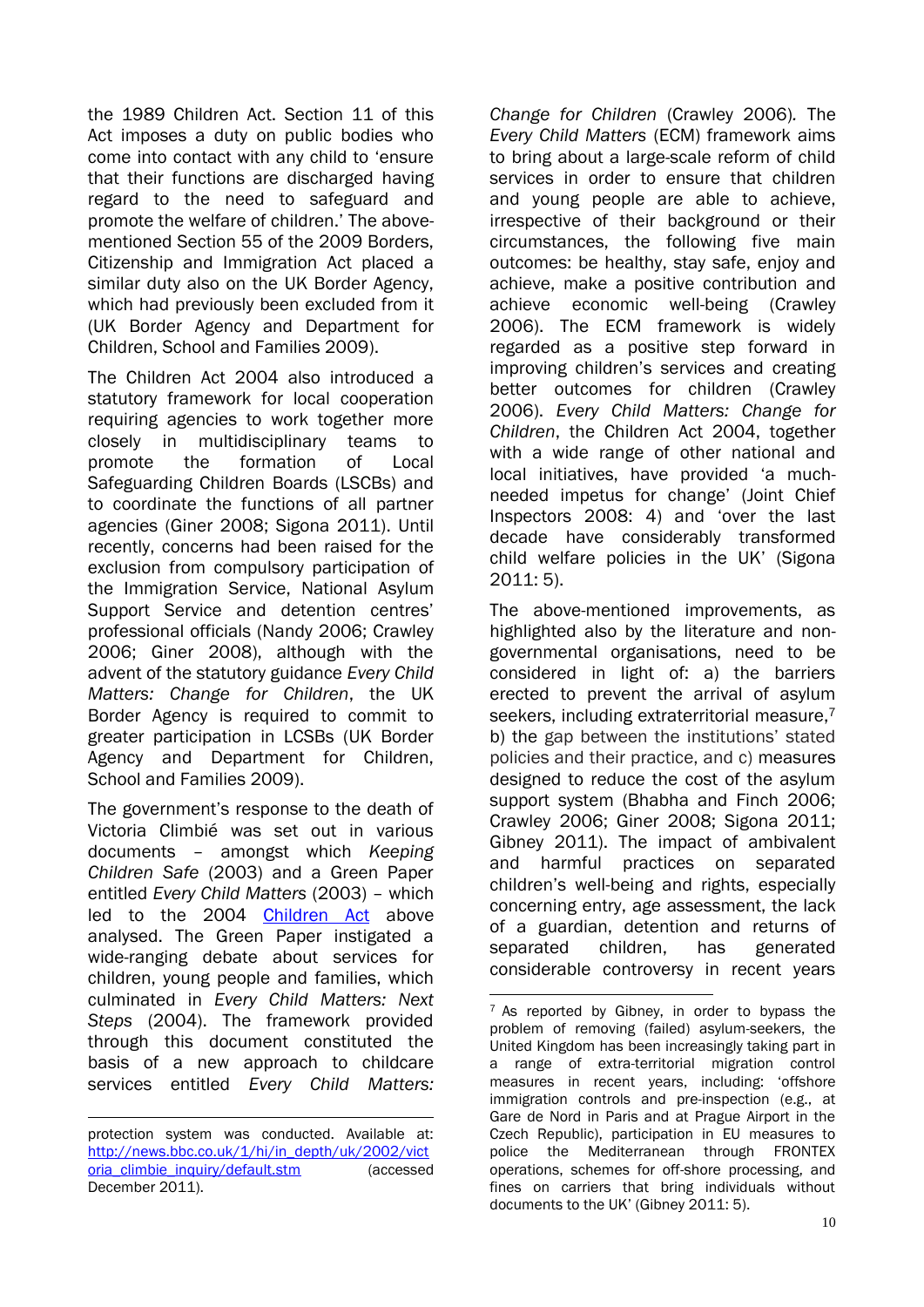(Bhabha and Finch 2006; Crawley 2006; Giner 2008; Coles and Farthing 2011).

While the Home Office considers itself as following Britain's tradition of being 'open to those who are seeking asylum from prosecution', <sup>8</sup> the procedures for determining the applicant's eligibility for asylum are considered controversial and, according to many legal experts and academics, affected by the 'culture of disbelief' that is shared by all levels of Home Office decision-makers (Bhabha and Finch 2006; Gibney 2011). As argued by Bhabha and Finch, this 'culture of disbelief', 'evinced in a presumption by officials that applicants are attempting to abuse the system' (Gibney 2011: 3), can affect separated children's opportunities and condition in different ways: firstly, by feeding the assumption that children are 'appendages of adults who do not attract persecution in their own right' and apply for asylum at the instigation of an adult; secondly, by providing the idea that societies of origin protect their children and would probably not put them at risk of being separated from their families and/or subjected to forms of abuse, torture or persecution; thirdly, by promoting the assumption that child asylum-seekers have 'a family hidden away awaiting them when they choose to return home' (Bhabha and Finch 2006: 11-12). According to the Home Secretary, the government of the United Kingdom has made 'substantial progress in recent years in meeting the challenges posed by migration' (Border and Immigration Agency 2008: 5). Not surprisingly, the list of positive outcomes includes 'a *huge reduction* in the numbers of asylum applications and record performance on removals of foreign national prisoners and immigration *offenders*' [*italics added*] (Border and Immigration Agency 2008: 5). In the same document, entitled *Path to Citizenship: Next Steps in Reforming the Immigration System*,

1 <sup>8</sup> Prime Minister's speech on Immigration, 10 October 2011. available at: [http://www.number10.gov.uk/prime-ministers](http://www.number10.gov.uk/prime-ministers-speech-on-immigration)[speech-on-immigration](http://www.number10.gov.uk/prime-ministers-speech-on-immigration) (accessed November 2011).

under the heading *Holding newcomers accountable for their behaviour*, the immigration system is nevertheless presented as a 'compassionate system' committed to the asylum obligations and to making and enforcing decisions with a more sensitive treatment for children (Border and Immigration Agency 2008: 11). Whether or not the sharp decrease in the number of applicants, including separated children, since the early 2000s could be considered in itself a success is highly problematic and widely disputed, as well as the proclaimed 'compassionate' nature of the immigration system and its 'sensitivity' to children's needs, well-being and rights.

The effects of this culture of disbelief and the ambivalence of the asylum system are partially attenuated by the fact that separated children are cared for within the general United Kingdom child protection framework. Notwithstanding this, the ability of the framework to evenly deliver services to all children is also disputed and may be impeded by the lack of resources and funding by the government (Bhabha and Finch 2006; Crawley 2006; Giner 2008; Joint Chief Inspectors 2008; Brownlees and Finch 2010). This is highlighted in the Joint Chief Inspectors Report of 2008, which reports that providing services for asylumseeking children is a challenging and complex task, affected by variable factors such as the number and proportion of separated children looked after. Overall, 'the quality of provision for asylum-seeking children who are looked after is more variable than for other looked after children in the same area'; 'their options for accommodation are often more limited and asylum-seeking children are frequently placed outside their host areas', with the risk of inadequate needs assessment, support and safeguarding (Joint Chief Inspectors 2008: 55).

Other concerns focus on the distinction between Sections 17 and 20 of the 1989 Children Act. Section 17 places a duty on local authorities to 'safeguard and promote the welfare of children within their area who are in need', 'by providing a range and level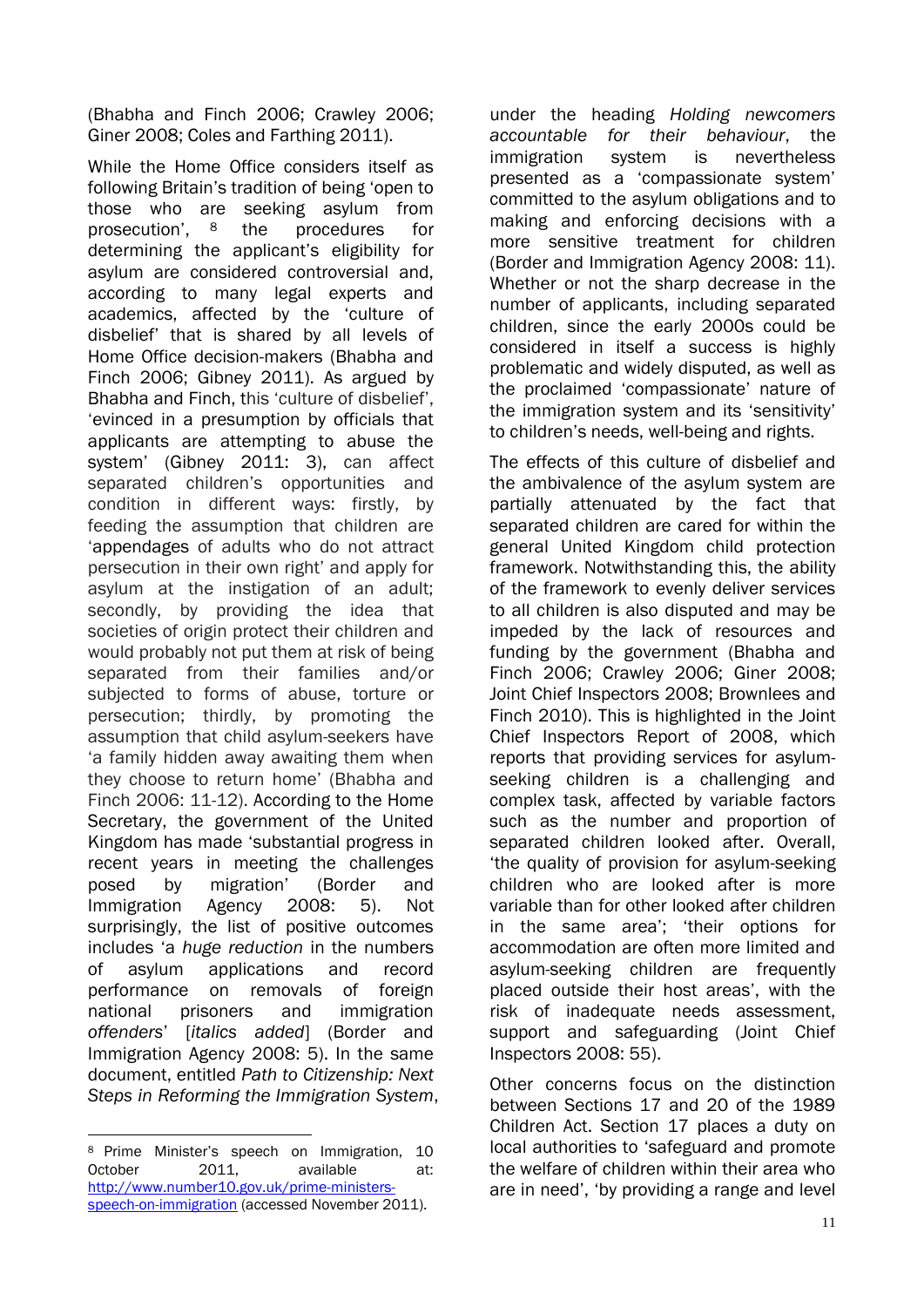of services appropriate to those children's needs'. Local authorities are allowed to delegate this duty to another entity which would act on behalf of the local authority (in particular voluntary organisations), provide services and, in exceptional circumstances, give assistance in cash (Refugee Council 2007). Section 20 of the Act places a duty on a local authority to 'look after' a child in need, if it is considered that 'to do so would safeguard or promote the child's welfare'. This duty includes the design and review of a care plan for every child, consultation with a child about accommodation, efforts to keep siblings together, and the provision of services to children leaving care (Refugee Council 2007).

Several research projects have reported that some local authorities are still not adhering to the 2003 Hillingdon Judgement and the governmental Local Authority Circular of 2003. <sup>9</sup> The latter states that where a separated child has no parent or guardian there is a presumption that the child will be looked after under Section 20 of the 1989 Children Act. The provision of unsupervised placements and limited support, in particular when children are 16 or 17 years of age, therefore constitutes an inappropriate use of Section 17 (Bhabha

1

and Finch 2006; Refugee Council 2007; Joint Chief Inspectors 2008).

## *The Italian legislative and policy framework*

Italian policy and practice with regard to separated children is regulated by primary legislation, secondary legislation and European Union Regulations and Directives. In addition, a number of fundamental issues are dealt with by ministerial memorandums, circulars or directives providing the government's interpretation and guidelines for the enforcement of the laws (Rozzi 2008; Olivetti and De Nicolais 2010). The Ministry of Interior is the governmental department responsible for immigration and asylum policy in Italy. All entries to and/or stays in Italy of non-Italian citizens are regulated by the Police authority under the Ministry of Interior.

The accommodation and care of separated children fall under the responsibility of the competent judicial authorities for child protection (Juvenile Court and Tutelary Judge) and of the local authorities with social services responsibilities where they first come to attention (Furia and Gallizia 2011). In addition according to the Italian Civil Code, when a child is found in a situation where he/she lacks an adequate household, social workers and/or Police officers who come into contact with the child have a duty to immediately provide the child with a secured shelter (Art. 403).

The main laws and regulations concerning the entry, stay and the issuing of residence permits for separated children are the Immigration law 286/1998 (as modified by a number of laws, including law 189/2002, 94/2009 and 129/2011), Presidential Decree 394/1999 as modified by Presidential Decree 334/2004, President of the Council of Ministers Decree 535/1999 and a number of Ministerial memorandums mostly issued by the Ministry of Interior.

According to these provisions children who are 'illegally' in the country cannot be removed. The only exceptions have to do

<sup>&</sup>lt;sup>9</sup> The landmark judgment referred to as the Hillingdon judgement (*The Queen on the Application of Behre & Others v. the London Borough of Hillingdon,* 2003, EWHC 2075 (Admin), was made in 2003 regarding the use of Sections 17 and 20. As pointed out by the Refugee Council: 'Mr Justice Sullivan ruled that during the period of time relevant to that case the local authority did not have the power to provide accommodation for children in need under Section 17 of the Children Act 1989. The act of providing accommodation made the children "looked after" by the local authority under Section 20 and afforded all the protections and rights associated with that duty' (Refugee Council 2007: 2). Local Authority Circular (2003) 13, issued by the Department of Health on 2 June 2003, reaffirmed that where a separated child has no parent or guardian in the United Kingdom, the presumption should be that the child would need to be looked after under Section 20 of the 1989 Children Act and they would be cared for under Section 20 while the needs assessment is carried out (Refugee Council 2007).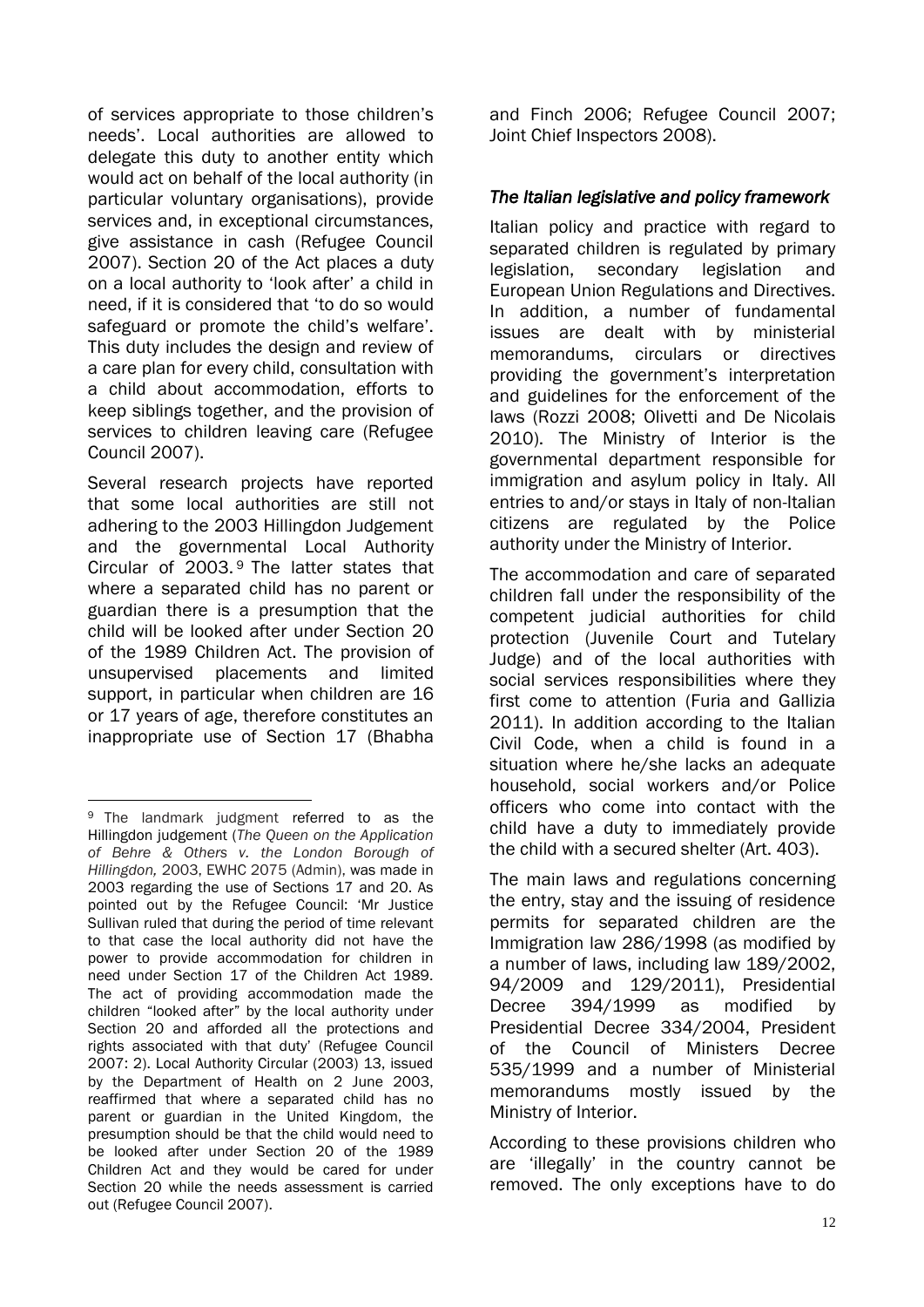with public order and State security. In such cases the Juvenile Court will order their removal (art. 19, para 2 and art. 31, para 4 of Immigration law). Under Italian immigration law, separated children cannot be detained with immigrants but must be placed in children-hosting facilities. In addition, Article 28, paragraph 1, letter a) of Presidential Decree 394/1999 as modified by Presidential Decree 334/2004, states that separated children are entitled to a residence permit 'for minor age'. This residence permit can be issued only in case of absence of the conditions for the issuing of other types of permits, such as for asylum application, fostering, family reasons, or others (circular of the Ministry of the Interior of 23 December 1999, Title IV), and when possible it must be converted into the applicable other type of residence permit (circular of the Ministry of Interior of 9 April 2001).

Separated children in Italy are cared for within the general national child protection framework and they are entitled to the same protection measures (appointment of a guardian, appropriate protection and support, accommodation in a safe place, foster care and adoption) and to the same education and health care rights as national children. According to the Civil Code (appointment of a guardian, Art. 343 and ff.) and to law 184/1983 as modified by law 149/2001 (foster care, adoption and/or other protection measures), the competent Juvenile Court and the Tutelary Judge have a duty to take protection measures. Local municipalities are responsible for their placement and care, which includes the financial administration of these services (Art. 23, letter c) of Presidential Decree 616/1977, Art. 33, para. 2, letter b) of Immigration law, law 328/2000).

Other than the competent national authorities, a specific inter-ministerial body – the Committee for Foreign Minors – is in charge of collecting data and information on separated non-asylum-seeking children, verifying their status/identity, overseeing their residence conditions, coordinating the

administrative bodies involved in their care, as well as for researching their families and arranging their return when possible. As already mentioned, separated asylumseeking children are considered separately. The directive of 7 December 2006, which re-stated earlier provisions also included in a number of earlier laws (Pittau, Ricci and Ildiko Timsa 2009), was issued by the Minister of the Interior and the Minister of Justice with the aim of reinforcing the responsibility of institutions taking care of separated asylum-seeking children. According to this directive and to Legislative Decree 25/2008, separated asylumseeking children must be provided with information about their entitlements, services available and the asylum process, as well as with the appropriate legal support and interpretation/cultural mediation services. Their asylum applications must be brought to the attention of the Juvenile Courts and the Tutelary Judge who has territorial jurisdiction for the appointment of a guardian. The guardian, in turn, is responsible for confirming the application and assisting the child during the whole process. The local authority where a separated asylum-seeking child resides is responsible to immediately report the child to the Central Service of the *System of Protection for Asylum Seekers and Refugees* (SPRAR) so that he/she can access the SPRAR child reception facilities, support and protection services. If the SPRAR cannot immediately accommodate the child in its facilities, placement and care must be provided by the local authority.

The Italian regulations on immigration, asylum and child protection are scattered among a large number of laws, government decrees, ministerial directives, and circulars characterised by a lack of coordination and organisation (Rozzi 2008; Olivetti and De Nicolais 2010). Furthermore, there are no comprehensive guidelines for their standardised enforcement, resulting in different interpretations of the regulations and varying implementational standards of practices and procedures across the country, in particular with regard to entry,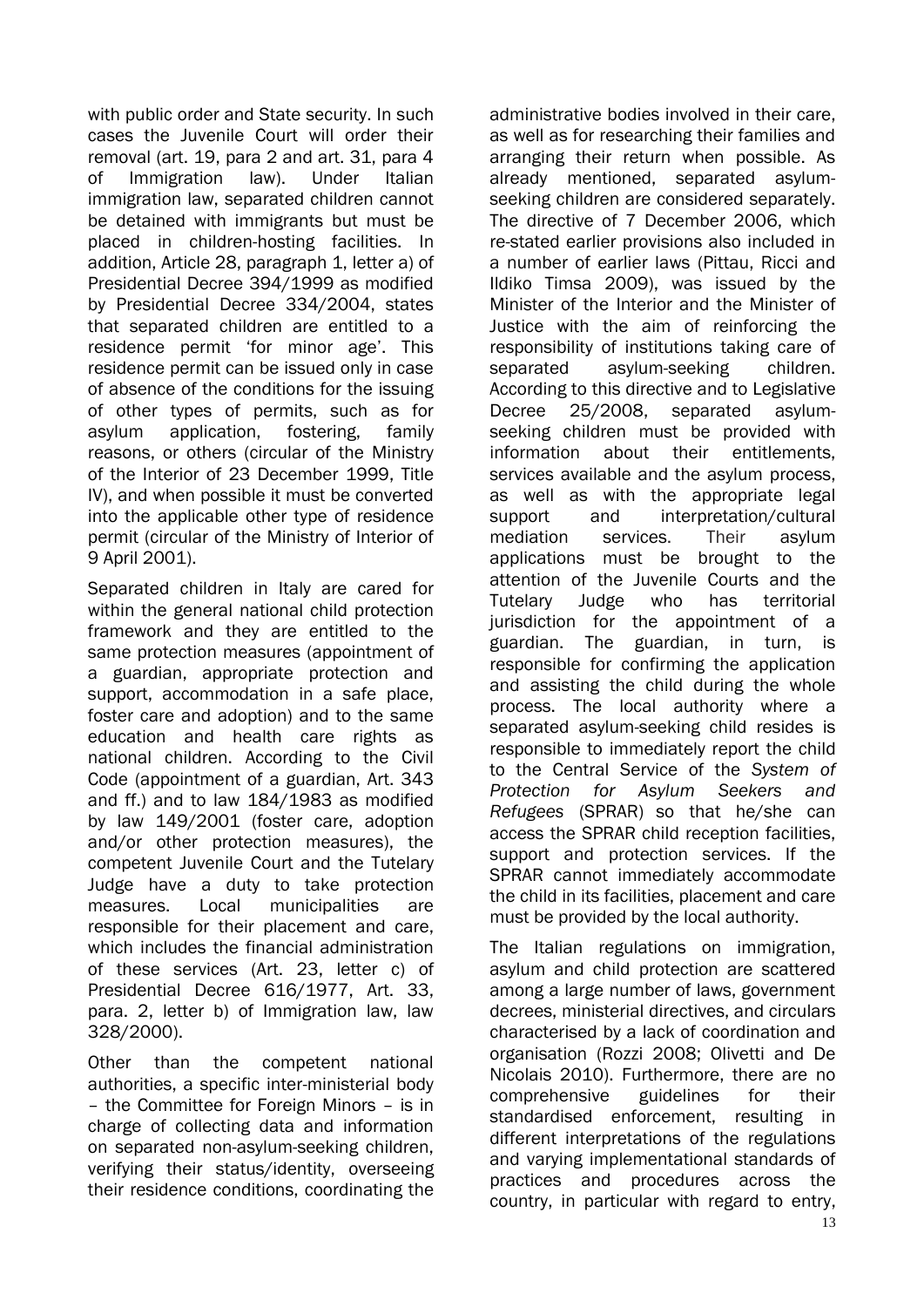age assessment, appointment of a guardian, detention and return of separated children, as well as to the quality of provision for their care and accommodation (Rozzi 2008; Giovannetti 2009; Olivetti and De Nicolais 2010; Furia and Gallizia 2011) .

In an attempt to standardise procedures, reception and living conditions of separated children in Italy and within Italian regions themselves, the *System of Protection for Asylum Seekers and Refugees* (SPRAR) and the *National Program for the Protection of Unaccompanied Foreign Minors* for separated non-asylum-seeking children, were established in 2002 (Art. 32, paras 1 *sexies* and s*epties* of law 189/02) and in 2007 (financed by the Fund for social inclusion of immigrants 2007). The SPRAR is comprised of local municipalities whose local projects are selected through a call for project proposals and co-funded by the *National Fund for Asylum Policies and Services.* <sup>10</sup> The aim of the System is to support the implementation of projects by promoting the development of an 'integrated reception' system for asylumseekers and refugees, including appropriate placement, information, legal support, interpretation/cultural mediation, health care, education services and socioeconomic integration measures. <sup>11</sup> The Ministry of Interior acts as 'institutional guarantor' delegating the operational aspects to the Central Service managed by the National Association of Italian Municipalities (ANCI), with responsibilities concerning information, monitoring and technical support for the local municipalities involved in the Protection System. Within this System, which currently includes 128 municipalities, special projects for separated children are run in order to answer to their specific needs for safe accommodation, support and

integration. In 2008, 409 separated children were hosted in the SPRAR child accommodation facilities, which decreased to 320 in 2009 and 253 in 2010 (SPRAR 2011).

The *National Program for the Protection of Unaccompanied Foreign Minors* is financed by the Ministry of Labour and Social Policies whereas its implementation is entrusted to the Technical Secretary managed by the National Association of Italian Municipalities (ANCI). <sup>12</sup> The Program, currently including 32 municipalities, was set up to promote the coordination and standardisation of procedures, services and support for separated non-asylum-seeking children provided by local municipalities. Special attention was given to the initial reception phase. Operational guidelines were developed to deal with identification, the appointment of a guardian, placement, education and health care, and interpretation/cultural mediation. In addition, economic support was granted to local municipalities selected through a call for project proposals (ANCI 2009).

With similar aims, the Ministry of Interior issued on 13 February 2009 a circular urging Italian prefectures within their Territorial Councils on Immigrants (established in 1999) to constitute special sections on migrant children which would coordinate the actions of key local actors. The special sections would collect data on looked after separated children, children who disappear from reception facilities, as well as monitor the level of provision and services, and verify the timely adoption of protection measures for separated children.

Nevertheless, despite these and other efforts promoted at local and national levels to achieve standardisation and in part due to the reduced number of separated children who have access to these systems, the practices, procedures

 $10$ Detailed information available at: <http://www.serviziocentrale.it/> (accessed November 2011).

<sup>&</sup>lt;sup>11</sup> For more information on the services provided by local authorities under the SPRAR and on the approach adopted, please see: [http://www.serviziocentrale.it/?AccoglienzaIntegrata](http://www.serviziocentrale.it/?AccoglienzaIntegrata&i=3&s=5) [&i=3&s=5](http://www.serviziocentrale.it/?AccoglienzaIntegrata&i=3&s=5) (accessed November 2011).

<sup>1</sup> <sup>12</sup> For more details see:

[http://www.lavoro.gov.it/Lavoro/md/AreaSociale/Im](http://www.lavoro.gov.it/Lavoro/md/AreaSociale/Immigrazione/minori_stranieri/Programma+nazionale+di+protezione+dei+minori+stranieri+non+accompagnati.htm) [migrazione/minori\\_stranieri/Programma+nazionale](http://www.lavoro.gov.it/Lavoro/md/AreaSociale/Immigrazione/minori_stranieri/Programma+nazionale+di+protezione+dei+minori+stranieri+non+accompagnati.htm) [+di+protezione+dei+minori+stranieri+non+accompa](http://www.lavoro.gov.it/Lavoro/md/AreaSociale/Immigrazione/minori_stranieri/Programma+nazionale+di+protezione+dei+minori+stranieri+non+accompagnati.htm) [gnati.htm](http://www.lavoro.gov.it/Lavoro/md/AreaSociale/Immigrazione/minori_stranieri/Programma+nazionale+di+protezione+dei+minori+stranieri+non+accompagnati.htm) (accessed November 2011).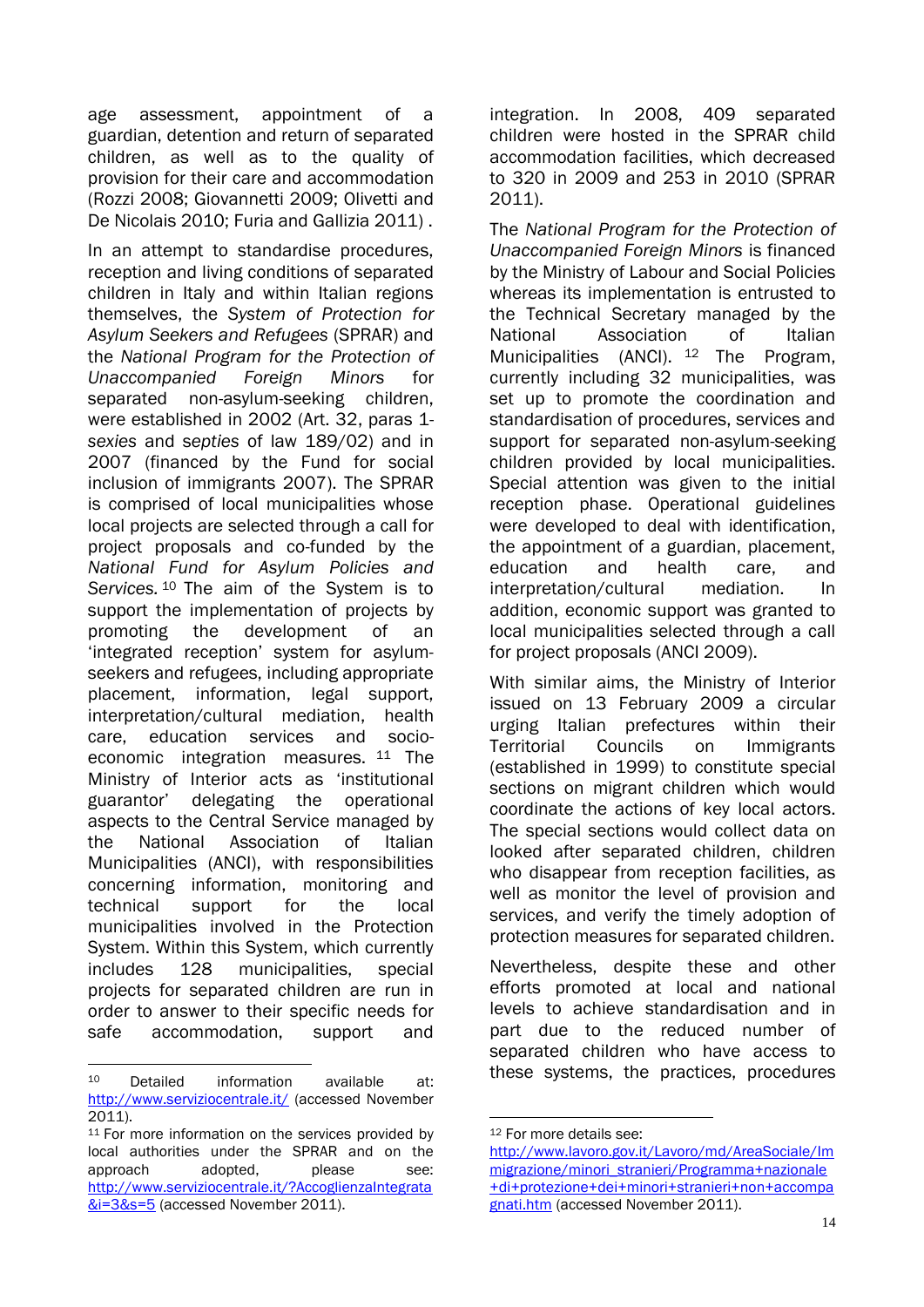and time frames for taking care of separated children and enforcing the relevant regulations are still very different and often not effectively based on partnership between different agencies (Rozzi 2008; Pittau, Ricci and Ildiko Timsa 2009; Candia, Carchedi, Giannotta and Tarzia 2010; Furia and Gallizia 2011). The quality of provision for separated children is extremely variable due to the different numbers of separated children that are looked after by local authorities. In addition, the ability to deliver services and effectively protect children is often hindered by a lack of resources, effective coordination and monitoring systems (Giovannetti 2009; Pittau, Ricci and Ildiko Timsa 2009; Candia, Carchedi, Giannotta and Tarzia 2010; Bender and Bethke 2010; Costella, Furia and Lanti 2011).

In recent years, the overcrowding and poor conditions of reception centres for children and the improper placement of children in adult migrants centres, particularly in some areas of Sicily and in the Isle of Lampedusa,<sup>13</sup> have been widely publicised together with a lack of information, appropriate procedures and competences in dealing with separated children, legal counselling, and cultural mediation services (Save the Children 2009a, 2009b, 2010; Furia and Gallizia 2011). Furthermore, the already critical situation in some areas of the country has been recently worsened by the substantial increase in the number of migrants, including separated children, fleeing wars, political disruptions and poverty who landed on the Isle of Lampedusa after crossing the

<u>.</u>

Mediterranean Sea.<sup>14</sup> Serious concern for substandard reception and living conditions for migrants, especially children in Sicily and on the Isle of Lampedusa, has been expressed by several NGOs and European Union representatives,  $15$  as well as by the United Nations Committee on the Rights of the Child in its reviewing of the periodical report on the implementation of the Convention submitted by the Italian government (Committee on the Rights of the Child 2011).

As a consequence of recent instability and revolutionary changes in the North African region, the Italian government declared in February 2011 a humanitarian emergency status. This enabled the government to implement emergency measures and plans for the reception of the mass influx of migrants, which have been recently prolonged to the end of 2012. In addition, the government has recently declared Lampedusa an 'unsafe port'. This decision has been highly criticised by several NGOs, and UNHCR, IOM, and Save the Children Italy have released a joint communication

<sup>13</sup> The Isle of Lampedusa is the southern-most isle of Europe (around 80 miles from the coast of North Africa) and the main entry point to Europe for migrants from African countries. In 1998 a Temporary Detention and Assistance Centre (CPTA) for migrants was established on the Isle, which in 2006 became a First Aid and Reception Centre (CSPA). Also in 2009 a Centre for Identification and Expulsion (CIE) was established. For more details see

[http://www.interno.it/mininterno/export/sites/defa](http://www.interno.it/mininterno/export/sites/default/it/temi/immigrazione/sottotema006.html) [ult/it/temi/immigrazione/sottotema006.html](http://www.interno.it/mininterno/export/sites/default/it/temi/immigrazione/sottotema006.html) (accessed December 2011).

<sup>&</sup>lt;u>.</u> <sup>14</sup> The year 2011 set a sad record: up to November 2011, 1971 people drowned in the Mediterranean Sea while trying to reach European territory from North Africa by boat. Therefore the Dutch Member of the Parliament Tineke Strik has been asked by the Parliamentary Assembly of the Council of Europe to prepare a report on the deaths of people who have died and continue dying on boats in the Mediterranean since January 2011, very often because their appeals for rescue are ignored by armed forces operating in the Mediterranean. Reported by the European Council on Refugees and Exiles (ECRE) Bulletin of 2 December 2011, available at: [http://www.ecre.org](http://www.ecre.org/) (accessed December 2011).

<sup>&</sup>lt;sup>15</sup> A delegation of Members of the European Parliament's Committee on Civil Liberties (LIBE) visited from 24 to 28 November 2011 the asylum reception centres of Trapani, Mineo and Lampedusa, in Sicily. Cecilia Wikstrom, Head of the LIBE delegation, highlighted the very poor conditions of the reception centre for asylum-seekers in Trapani, where there is no water in some toilets, rooms are overcrowded and the overall hygienic conditions are very low, and stated that 'in these conditions it is very difficult to protect human dignity'. Reported by the European Council on Refugees and Exiles (ECRE) Bulletin, 2 December 2011, available at [http://www.ecre.org](http://www.ecre.org/) (accessed December 2011).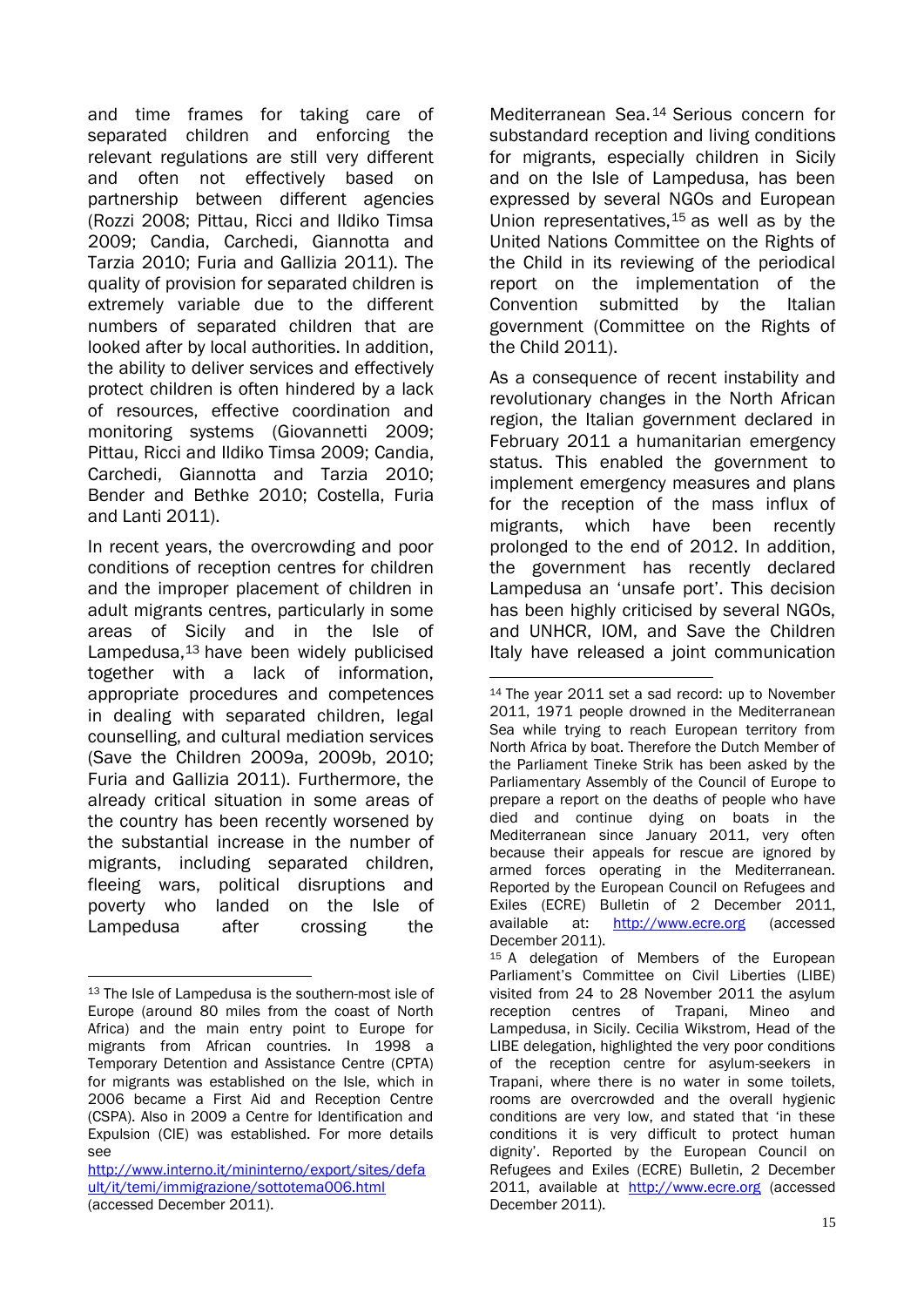expressing serious concern because this decision 'undermines the entire rescue at sea system for migrants and asylum seekers and at the same time could make rescue operations much more hazardous and complex'.<sup>16</sup>

Even before the recent mass influx of migrants, the attitude of the Italian government towards migrants had become more harsh, aiming at preventing or deterring, also through extraterritorial measures, <sup>17</sup> the arrival of migrants or ensuring their return to the country of origin (Rastello 2010; Santoro 2010). As a consequence of the new political scene since April 2008, in August 2009 a law on 'security' was approved by the Italian Parliament (law 94/2009). It is the latest and widest of the five legal acts constituting what the government defined as a 'security package', whose approval was accompanied by an aggressive government discourse against migrants (Maccanico 2009). As stated by a number of NGOs, associations of judges, legal experts and civil society organisations, the abovementioned law represents a restriction of migrants' rights. It does so mainly through measures producing the 'criminalisation' of 'illegal' migrants, making it more difficult to obtain and keep a legal immigration status, and considerably limiting directly or

indirectly, access to a wide range of fundamental rights for migrants, including separated children (Maccanico 2009; Miazzi and Perin 2009; Pepino 2009). Some Courts have challenged the law's constitutionality for reasons which include the criminalisation of mere 'social and personal conditions' rather than for acts committed willfully, and for the law being 'unreasonable' (Maccanico 2009: 2).

More worryingly, a wide range of provisions have had a harmful impact on separated children's rights and welfare. These include the introduction of more restrictive criteria in order to obtain a permit of stay upon reaching adult age, and the fact that the law does not specify that separated children will be exempt from some of the new provisions (e.g. the crime of illegal stay and entry in the country) (Miazzi and Perin 2009).

With regard to the critical issue of the conversion of permits of stay for separated children upon turning 18, law 129/2011, which came into force on 2 August 2011, has introduced a positive change, allowing, upon the positive opinion of the Committee for Foreign Minors, a permit of stay for a child to be converted even where the envisaged criteria (having been in Italy for at least three years and having been involved in a social integration project for at least two years) are not fully met. Only time will tell what impact this will have on the lives of separated children in Italy.

# 'Worst' Practices and Protection Gaps

This section examines how some of the common, worrying practices and protection gaps affect separated children's rights and well-being in the United Kingdom and Italy. Other practices (e.g. the detention of separated children or their forced removal), socio-legal and institutional barriers relating to the access to asylum and migration procedures and socio-educational services, as well as protection gaps, can be analysed and identified as 'worst' in the two countries. However, the aim of this section

<sup>&</sup>lt;u>.</u> <sup>16</sup> UNHCR, IOM, and Save the Children Warn that Italy's Decision to Declare Lampedusa a Non-Safe Port Endangers Sea Rescue Operations, 1 October 2011. **available** at: [http://migrantsatsea.wordpress.com/2011/10/01/](http://migrantsatsea.wordpress.com/2011/10/01/unhcr-iom-and-safe-the-children-warn-that-italy%E2%80%99s-decision-to-declare-lampedusa-a-non-safe-port-endangers-sea-rescue-operations) [unhcr-iom-and-safe-the-children-warn-that](http://migrantsatsea.wordpress.com/2011/10/01/unhcr-iom-and-safe-the-children-warn-that-italy%E2%80%99s-decision-to-declare-lampedusa-a-non-safe-port-endangers-sea-rescue-operations)[italy%E2%80%99s-decision-to-declare-lampedusa-a](http://migrantsatsea.wordpress.com/2011/10/01/unhcr-iom-and-safe-the-children-warn-that-italy%E2%80%99s-decision-to-declare-lampedusa-a-non-safe-port-endangers-sea-rescue-operations)[non-safe-port-endangers-sea-rescue-operations](http://migrantsatsea.wordpress.com/2011/10/01/unhcr-iom-and-safe-the-children-warn-that-italy%E2%80%99s-decision-to-declare-lampedusa-a-non-safe-port-endangers-sea-rescue-operations) (accessed October 2011).

<sup>&</sup>lt;sup>17</sup> Besides taking part in FRONTEX operations and introducing fines on carriers that bring migrants to Italy without the necessary entry requirements, the Italian governments have increasingly been promoting a policy for the 'externalisation of borders controls' by signing agreements for the funding and setting up of 'reintegration centres' in a number of countries of origin and transit (e.g. Libya, Egypt, Tunisia) (Rastello 2010). The map of these centres is available at: <http://www.migreurop.org/rubrique266.htm> (accessed November 2011).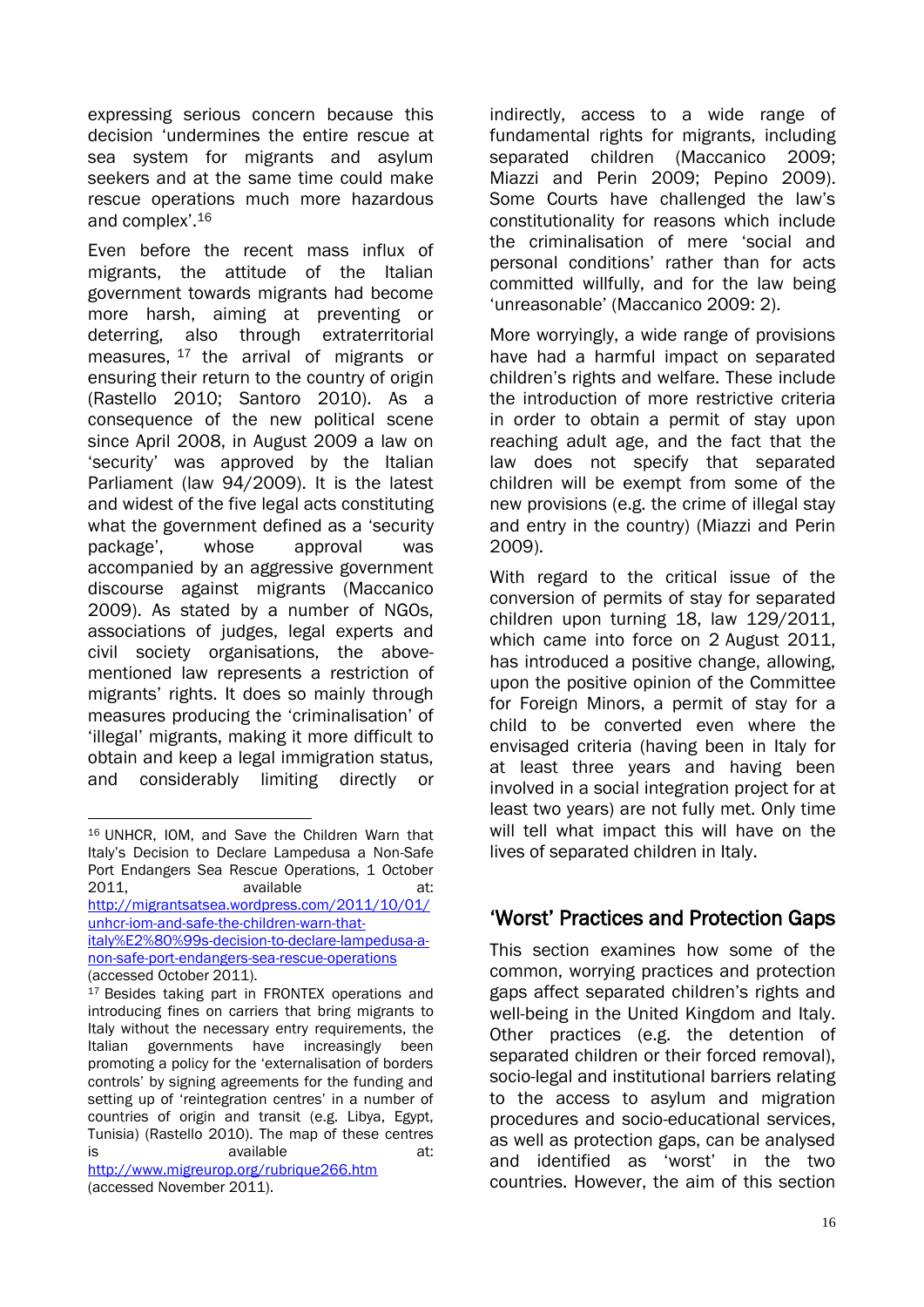is to focus on those that are common and not particularly country-specific, but which may also occur at the very first stage of the child's experience in the country of destination. Evidence is in fact increasingly suggesting that the first contact with the new context and the measures or practices implemented at that stage, mark a decisive moment in the child's experience and have a crucial impact on his/her well-being and safety from that stage onwards (Enenajor 2008; Costella, Furia and Lanti 2010).

## *Safe entry or secure borders?*

It is widely acknowledged that the introduction of increasingly tougher immigration policies and stricter border controls by destination countries has led to the emergence of a growing market for clandestine 'migration services' (e.g. smuggling across borders, faking travel documents, arranging marriages), constituting the irregular channels through which the overwhelming majority of separated children move to the European countries (O' Connell Davidson and Farrow 2007). As broadly reported, being jailed on entering transit countries, being exposed to beatings, raids, travelling for months, often crammed in car boots or in overcrowded boats, hidden in lorries or hanging underneath trucks, are part of the migratory experience of most separated children who arrive in the United Kingdom and Italy (Amnesty International 2006; Save the Children 2009a, 2009b; Refugee and Migrant Justice 2010; Matthews 2011). In addition, moving through irregular migration channels not only exposes separated children to serious risks and harmful dangers during the process of movement, but it can also 'lock them into forms of dependency on unscrupulous third parties after they have reached the country of destination' (O'Connell Davidson and Farrow 2007: 28).

The way in which border controls are applied in the United Kingdom and Italy poses serious concerns and implications for separated children's rights and the impact on their well-being and safety. Since 1994,

a system of juxtaposed controls<sup>18</sup> has been established by the United Kingdom in order to strengthen the cross-channel border (Rice and Poppleton 2010). Under this system, immigration officers are placed at seaports and Eurostar stations in France and Belgium in order to check the immigration status and travel documents of people wishing to enter the United Kingdom (Immigration Liaison Managers also operate at various airports playing a similar role) (Bhabha and Finch 2006). Immigration officers have the power to make full immigration decisions on passengers travelling to the United Kingdom and to refuse the entry to travellers who do not have valid documentation or whose travelling purpose is believed to be not genuine (Refugee Council 2002).

According to the Refugee Council (2002) the target of these controls is not 'illegal' migrants, who are unlikely to travel quite openly in full view of the authorities, but rather all asylum-seekers. More worryingly, 'there are no statistics on the numbers of individuals refused leave to travel to the U.K. or on whether any of those refused are [...] separated children' (Bhabha and Fich 2006: 26). Similarly, in 2009 Italy implemented some so-called 'measures against illegal immigration' by pushing back boats carrying migrants, including children, in the Mediterranean Sea to Libya, without examining the individual circumstances of each child or providing each child with a possibility to request asylum (Save the Children 2009c; Committee on the Rights of Child 2011). Furthermore, as reported by non-governmental and civil society organisations, when separated children reach the shores of the United Kingdom or Italy, sometimes they face the risk of being treated by police and immigration officers in

1

<sup>18</sup> The juxtaposed controls were first set up in respect of Eurotunnel for shuttle trains operating between Coquelles and Cheriton in 1994. The United Kingdom currently operates immigration controls in France and Belgium at the ports of Calais, Coquelles, Dunkerque, Boulogne-sur-Mer and at Eurostar terminals at Paris-Gare du Nord and Brussels-Gare du Midi (Rice and Poppleton 2010).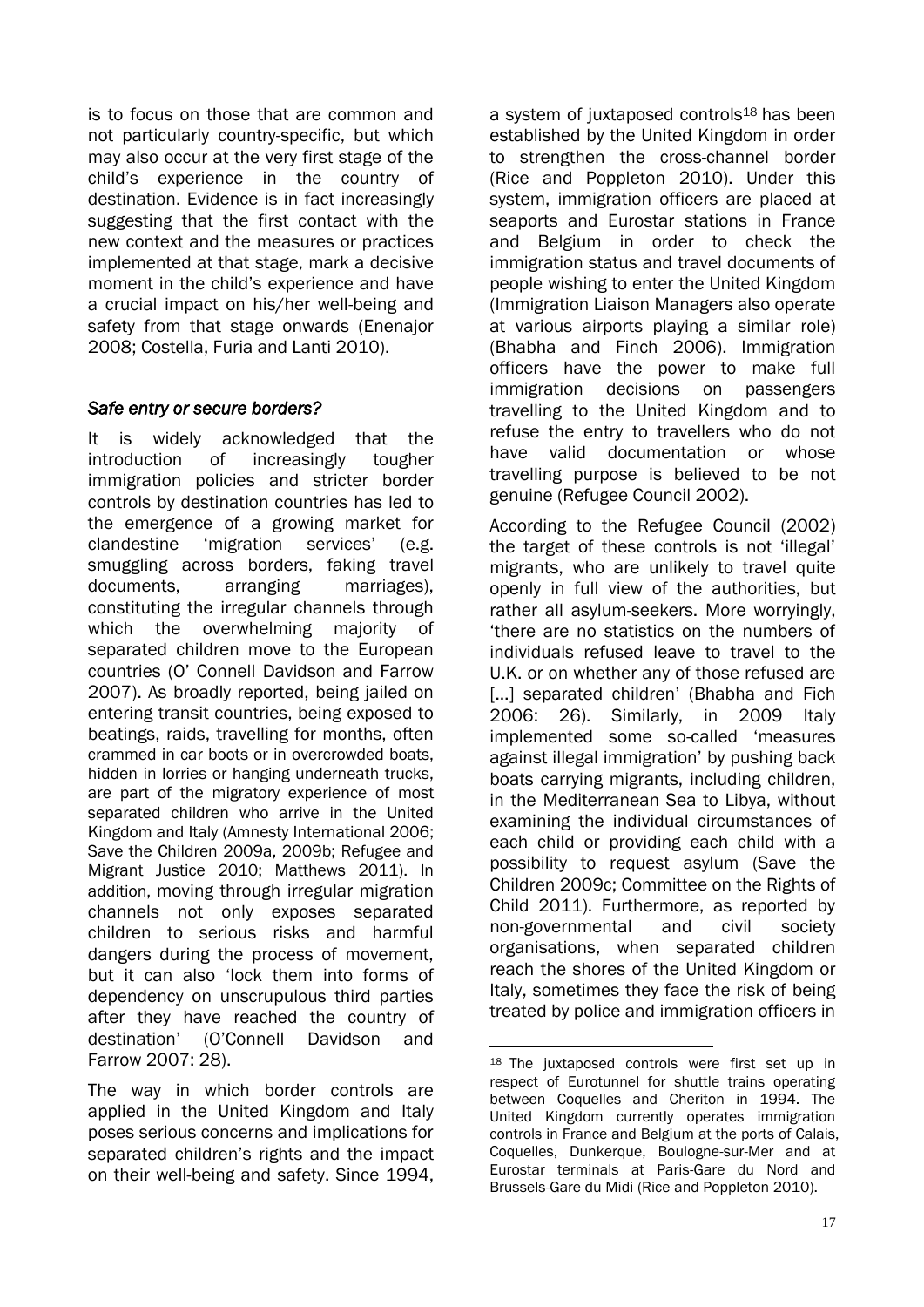abusive and traumatising ways that do not fully comply with the duty to safeguard and protect their well-being and rights (Refugee and Migrant Justice 2010; Save the Children 2009a, 2009b).

## *The culture of disbelief in practice: age assessment*

The assessment of age is a complex and crucial procedure, affecting the children's right to access child services and protection measures. Separated children very rarely have documents to confirm their identity and to prove that they are under the age of eighteen (SCEP 2011). The United Nations Committee on the Rights of the Child established in its General Comment no. 6 on the *Treatment of Unaccompanied and Separated Children Outside their Country of Origin* (2005) <sup>19</sup> that age assessment should be made sparingly and take into account not only the child's physical appearance, but also his/her psychological maturity. It should be conducted in a scientific, safe, child and gender-sensitive manner, avoiding any risk of violation of the physical integrity of the child. It should give due respect to human dignity, and, in the event of uncertainty, should accord the individual the benefit of doubt. More importantly, according to the General Comment, if there is a possibility that the individual is a child, he or she should be treated as such.

In the United Kingdom there is no specific legal provision concerning age assessment (Rice and Poppleton 2010, France Terre d'Asile 2011, SCEP 2011). The initial age assessment is usually carried out upon the child's arrival or when he/she comes to the attention of the authorities (Immigration officers or local authority)(SCEP 2011). According to the UK Border Agency, 'as many asylum applicants who claim to be children do not have any definitive documentary evidence to support their

claimed age, a decision on their age needs to be made' (UK Border Agency 2011b: 4). In cases where the claimed age is doubtful a careful assessment of the applicant's age is required and based on 'all available sources of relevant information and evidence [...], since no single assessment technique, or combination of techniques, is likely to determine the applicant's age with precision'. The policy to be applied is that, 'where there is little or no evidence to support the applicant's claimed age and their claim to be a child is doubted, [...] the applicant should be treated as an adult if their physical appearance / demeanour *very strongly suggests that they are significantly over 18 years of age*' (UK Border Agency 2011b: 4, *author's emphasis*).

A high proportion of those claiming to be children have had their age disputed, and this has raised concerns. This happens in spite of the aforementioned official policy which gives the child the benefit of the doubt: in fact, age assessments are carried out by social workers, where possible 'onsite' (e.g. at ports, airports or asylum application units), and even when separated children's documents are suspected to be fake and/or not valid, other approaches (e.g. gathering documentary evidence through diplomatic channels) are seldom attempted (Bhabha and Finch 2006; Crawley 2007; Rice and Poppleton 2010; France Terre d'Asile 2011; SCEP 2011).

The UK Border Agency's policy for age disputes is to accept a 'Merton compliant age assessment' (Rice and Poppleton 2010). This assessment follows the approach outlined by the courts in a judgment called *R&B v London borough of Merton,* 2003, EWHC 1689 (Admin). A decision is considered to be 'compliant with the Merton criteria' when it includes an assessment of the person's physical appearance, social development, reported experiences and background (family and educational history, recent activities). In addition, it is carried out by two specially trained social workers, under conditions

<sup>1</sup> <sup>19</sup> The General Comment of the Committee on the Rights of the Child is available at: [http://www2.ohchr.org/english/bodies/crc/commen](http://www2.ohchr.org/english/bodies/crc/comments.htm) [ts.htm](http://www2.ohchr.org/english/bodies/crc/comments.htm) (accessed December 2011).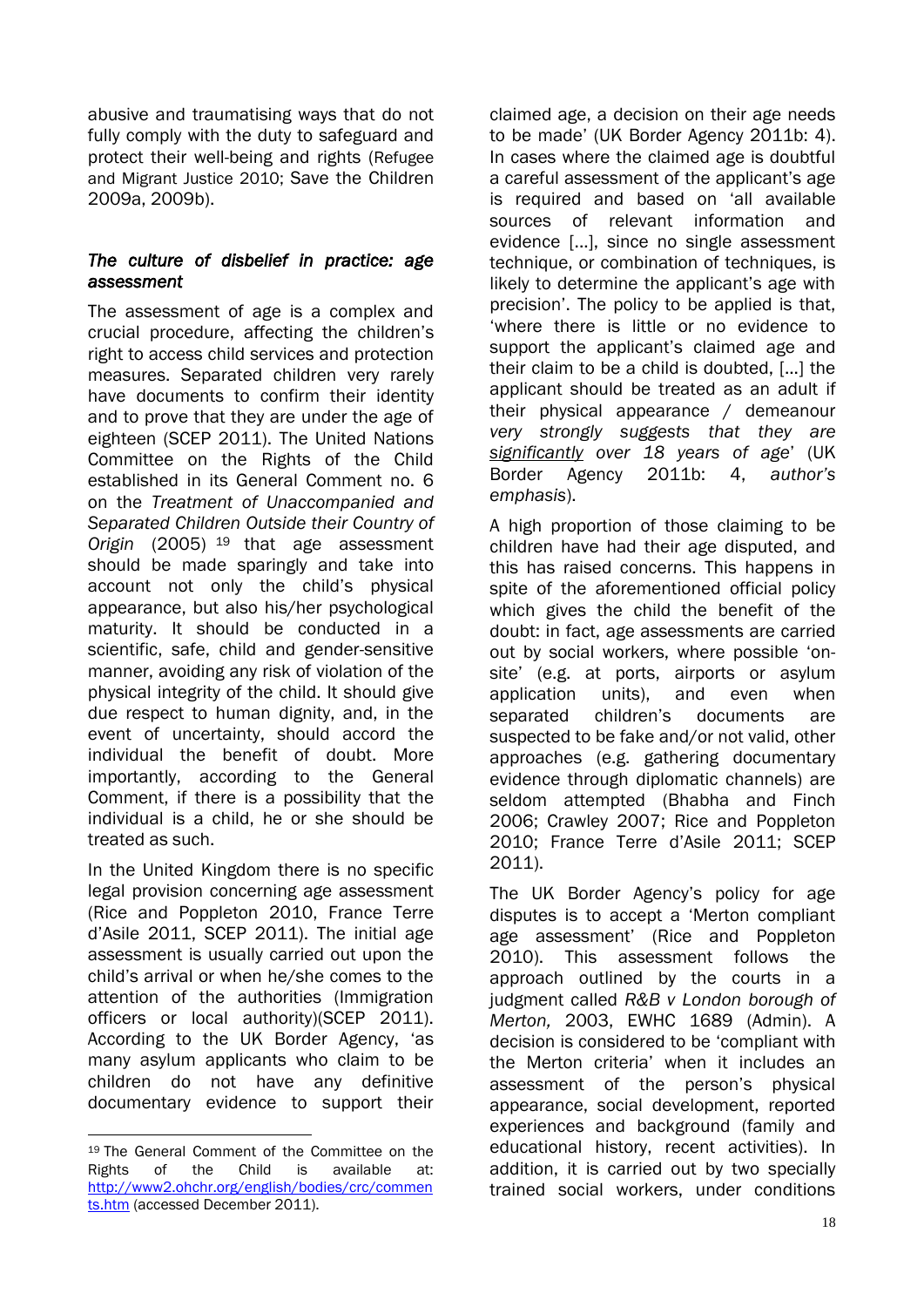that guarantee a fair decision (Rice and Poppleton 2010; France Terre d'Asile 2011; UK Border Agency 2011b). The decision of the social workers is generally accepted by the UK Border Agency (Rice and Poppleton 2010; France Terre d'Asile 2011).

It has been widely reported that even if pending age assessment the individual must be presumed to be a child and treated as such, some children are treated as 'age disputed' cases 'living in a limbo situation for months' (SCEP 2011: 26). Depending on the decision taken by local authorities, they may be placed in children care facilities or placed together with adults (Coles and Farthing 2010; SCEP 2011). More worryingly, the involvement of social workers in the age assessment procedure may lead to a potential conflict of interests, in that the local authorities are financially responsible for the child's care and placement <sup>20</sup> (France Terre d'Asile 2011).

A number of reports and researches have emphasised that the assessment methods vary and that information is not routinely provided in a language that the child can understand and in a culturally appropriate and age sensitive way. In addition, their informed consent is only seldomly gained. Another issue is that even though the child has a right to be assisted by a legal representative, an independent guardian is not appointed to represent and assist him/her throughout the procedure. Furthermore, professionals undertaking the assessment are seldom familiar with the child's cultural and environmental background, rarely trained to conduct the assessment effectively and they may focus disproportionately on the credibility of the applicant's account without taking full consideration of the physical and

1

psychological condition of the child and the impact the procedure has on him/her (Crawley 2007; Coles and Farthing 2010; SCEP 2011; France Terre d'Asile 2011). Finally, the child is not routinely informed about the possibility to appeal age assessment results and he/she is seldomly provided with adequate assistance to do so (SCEP 2011; France Terre d'Asile 2011).

Data and statistics on age assessment cases in the United Kingdom are limited:<sup>21</sup> the official statistics released by the Home Office on an annual basis include the number of individuals whose age has been disputed, 'but do not include the resolution of such disputes or how many are immediately treated as adults based on physical appearance in the view of immigration officers' (SCEP 2011: 26). As highlighted by Coles and Farthing (2010), 'in practice the system of age determinations has led to a number of vulnerable children being incorrectly assessed as adults – leading them to be detained, provided with inadequate support and forcibly removed' (Coles and Farthing 2010: 15).

Similarly, in Italy there are no comprehensive and specific laws (except within criminal justice proceedings) and procedures regarding when and how the age assessment of separated children must be carried out (Rozzi 2008; SCEP 2011). Some provisions are included in different immigration and asylum acts, both legal and administrative, while a specific regulation on age assessment has been issued by the Ministry of Interior

<sup>20</sup> It is worth highlighting that, since a Supreme Court judgement made in November 2009, the final decision regarding a youth's age is the responsibility of the judicial authorities: if a complaint is filed against the assessment carried out by the local authority, the courts will examine the elements of the case and make a decision on the youth's age; previously if an assessment was considered illegal or inappropriate, the court asked the local authority to review its decision (France Terre d'Asile 2011).

<sup>1</sup> <sup>21</sup> On 24 February 2011 the UK Border Agency published a Consultation about proposals to revise the current format and content of the immigration statistics. Specific future changes planned include improving the data quality of the data on Unaccompanied Asylum Seeking Children and age disputed cases to ensure that those whose agedispute case has been fully resolved are counted correctly. The Consultation document can be viewed at

[http://www.homeoffice.gov.uk/publications/science](http://www.homeoffice.gov.uk/publications/science-research-statistics/research-statistics/immigration-asylum-research/immigration-consultation-2011?view=Standard&pubID=86786) [-research-statistics/research-statistics/immigration](http://www.homeoffice.gov.uk/publications/science-research-statistics/research-statistics/immigration-asylum-research/immigration-consultation-2011?view=Standard&pubID=86786)[asylum-research/immigration-consultation-](http://www.homeoffice.gov.uk/publications/science-research-statistics/research-statistics/immigration-asylum-research/immigration-consultation-2011?view=Standard&pubID=86786)[2011?view=Standard&pubID=86786](http://www.homeoffice.gov.uk/publications/science-research-statistics/research-statistics/immigration-asylum-research/immigration-consultation-2011?view=Standard&pubID=86786) (accessed December 2011).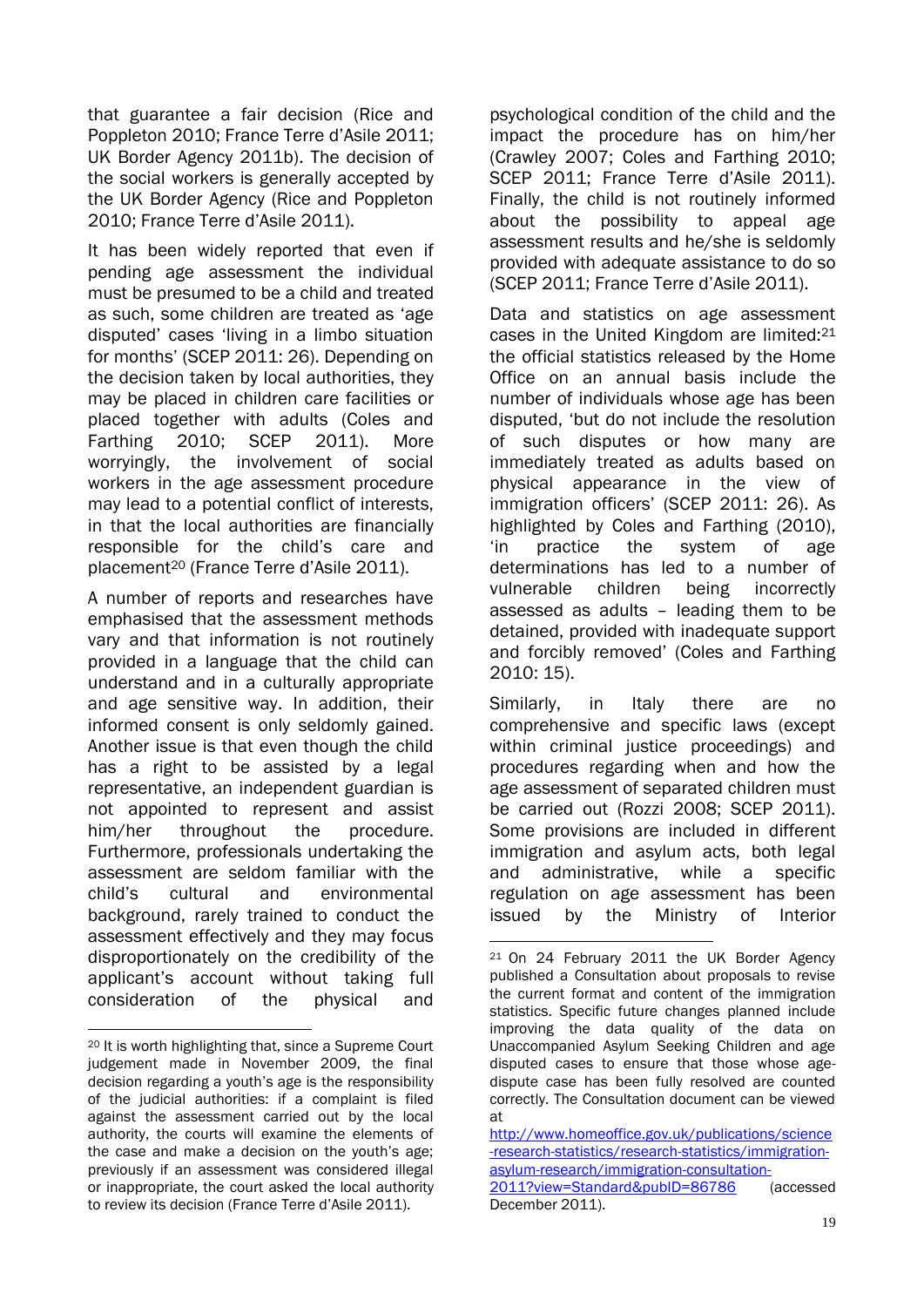(memorandum of 9 July 2007). Upon request of the Ministry of Interior, in 2009 the Ministry of Health issued a set of standard procedures to be followed in assessing the age of separated children, although such procedures have not been legally adopted so far (SCEP 2011). The Ministry of Interior's memorandum of 9 July 2007 provides that 'the benefit of the doubt' principle must be applied to all separated children (also those children who are not under criminal procedure) and that those whose age is uncertain must be treated as children until the final resolution (Rozzi 2008).

It has been widely reported that practices vary significantly, often not complying with the recommendations included in the General Comment of the United Nations Committee for the Rights of the Child on this matter (Rozzi 2008; Save the Children 2009a; Furia and Gallizia 2011; France Terre d'Asile 2011). Age assessment procedures are usually initiated by law enforcement and judicial authorities, also upon request of the local authorities or professionals of child care facilities, when there is the suspicion that an individual who claims to be a child might be aged eighteen years or over, and has identity documents reputed to be fake and/or not valid (SCEP 2011). More worryingly, while there is no data on age assessment cases, in some areas of the country the age assessment procedure is resorted to as a routine practice, it is carried out at the very first stage (upon arrival, during the first contact, or within the first 24 hours) and other approaches for age determination are seldom attempted (Furia and Gallizia 2011; SCEP 2011).

The age determination is usually carried out by professionals who are seldom adequately trained and familiar with the child's cultural and environmental background (Rozzi 2008; SCEP 2011). The assessment mainly focuses on physical factors (carpal x-ray, dental observation, sexual maturity assessment, physical development assessment by a paediatrician). The margin of error is rarely indicated and in most cases the psychological, cognitive and behavioural aspects are not assessed (Rozzi 2008; France Terre d'Asile 2011; SCEP 2011). Information is rarely provided to children in a language that they can understand and in an age-appropriate and culturally-sensitive manner. The children's informed consent is only seldomly gained and they are very rarely assisted by a cultural mediator/interpreter or assisted at all during the procedure (Rozzi 2008; Save the Children 2009a; Furia and Gallizia 2011; France Terre d'Asile 2011).

As age assessment results are not usually made through a formal decision, the possibilities for children to lodge an appeal are very limited and they are usually not informed about them or provided with adequate support to do so (SCEP 2011). Moreover, pending age assessment, the children are often not treated as minors, a guardian is not appointed and they may be placed in adult facilities or not provided with any accommodation (Rozzi 2008; France Terre d'Asile 2011; SCEP 2011).

## *The lack of an independent guardian*

The United Nations Convention on the Rights of the Child, the Stockholm Programme22, the European Union Action Plan on unaccompanied minors<sup>23</sup>, several European Union and the Council of Europe provisions and documents state that the guardianship and legal representation of a child are of crucial importance for separated children to fully access their rights and for the adequate promotion and protection of their well-being and best interests. As highlighted by the findings of *Closing a Protection Gap: core standards for guardians of separated children in* 

1

<sup>22</sup> Council of the European Union, *Stockholm Programme: An Open and Secure European Union and Third Countries*, document 17024/09, Brussels, December 2009.

<sup>23</sup> European Commission, *Communication from the Commission to the European Parliament and the Council, EU Action Plan on Unaccompanied Minors*, COM(2010)213final, Brussels, May 2010.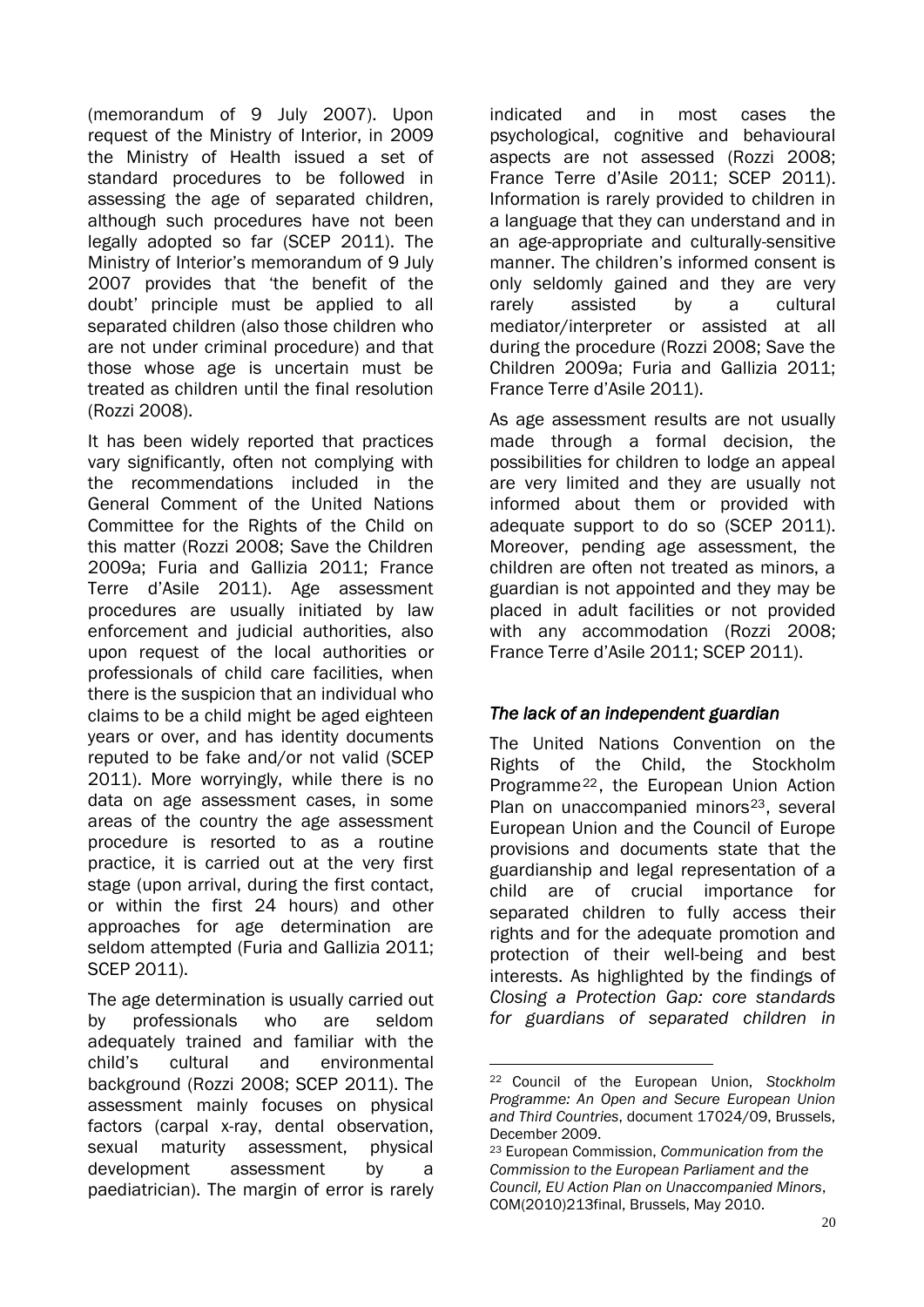*Europe* Daphne III Project<sup>24</sup>, which involved separated children and guardians from eight European countries, proper guardianship systems are essential in identifying a durable and proper solution for separated children and in promoting their participation and the respect for their identity .

Besides being the legal representative of the child, an adequately trained and supported guardian should develop a personal relationship with the child. A guardian should play a crucial role in the following: sharing information with the child, voicing their needs and views, promoting respect for their identity. In addition, the guardian is crucial for protecting their safety and supporting their development, participation and autonomy, while promoting cooperation and monitoring of action of all the actors involved in their care (Turri 2005; Furia Gallizia 2011; Defence for Children International-FCPAT the Netherlands 2011).

In order to effectively support the child in their first contact with the new context, a guardian should be immediately appointed when 'a separated child is identified or where an individual claims to be a separated child, regardless of whether further assessment of their age is required by the authorities' (SCEP 2010: 23).

<u>.</u>

Guardians should also have relevant childcare expertise and specialist skills, in particular an understanding of child migration issues through on-going training and professional support, and undergo police or other appropriate reference checks (SCEP 2010). More importantly, guardians should not hold positions which could lead to a potential conflict of interest with the best interests of the child (SCEP 2010; Furia and Gallizia 2011). Their role should be recognised and they should have the authority to represent the child in all planning and decision-making processes (SCEP 2010; Defence for Children International-ECPAT the Netherlands 2011).

In the United Kingdom there is no guardianship system. Even if the United Nations Committee on the Rights of the Child (2008) and a number of stakeholders and non-governmental organisations recommend that the United Kingdom should introduce a system of guardianship for separated children, also stated in Article 19 of the European Union Reception Conditions Directive which requires Member States to ensure the legal representation of separated children, the government states that 'it is satisfied that the care and support unaccompanied children receive from local authorities, under the same statutory arrangements as other children in need, means that the UK is fully compliant with the Directive' (Rice and Poppleton 2010: 38).

In the United Kingdom a separated child has access to legal aid and assistance with the asylum application and a 'responsible' adult must be present during the child's interviews. The duty of a legal representative is to promote the child's legal interests and to act on the basis of the child's instructions but not to develop a caring or protective relationship with them (Bhabha and Finch 2006). On the other hand, the 'responsible' adults have no power to legally represent the child and speak in the child's name; their attendance is limited to the interviews procedure and they may be chosen on the basis of very broad criteria (France Terre d'Asile 2011).

<sup>24</sup> The Closing a Protection Gap project, co-funded by the European Union Daphne III Programme, was realised in 2010 and 2011 in eight European countries (the Netherlands, Italy, Belgium, Ireland, Sweden, Denmark, Slovenia and Germany) with the aim of improving the situation and development chances of separated children by means of closing a protection gap for separated children through the development of a set of Core Standards for the qualifications of guardians based on the views of separated children in relation to their rights and needs. The coordinator of the project was Defence for Children-ECPAT the Netherlands and the partners of project were: Plate-form Mineurs en exil – Service Droit des Jeunes: Belgium, Save the Children-Sweden, Defence for Children International-Italy, Save the Children-Denmark, Slovene Philanthropy: Slovenia, Refugee Council Ireland, Bundesfachverband UMF – Germany. For more details on the project outputs and results, see: [http://www.defenceforchildren.nl/p/43/522/mo89](http://www.defenceforchildren.nl/p/43/522/mo89-mc97/english) [mc97/english.](http://www.defenceforchildren.nl/p/43/522/mo89-mc97/english)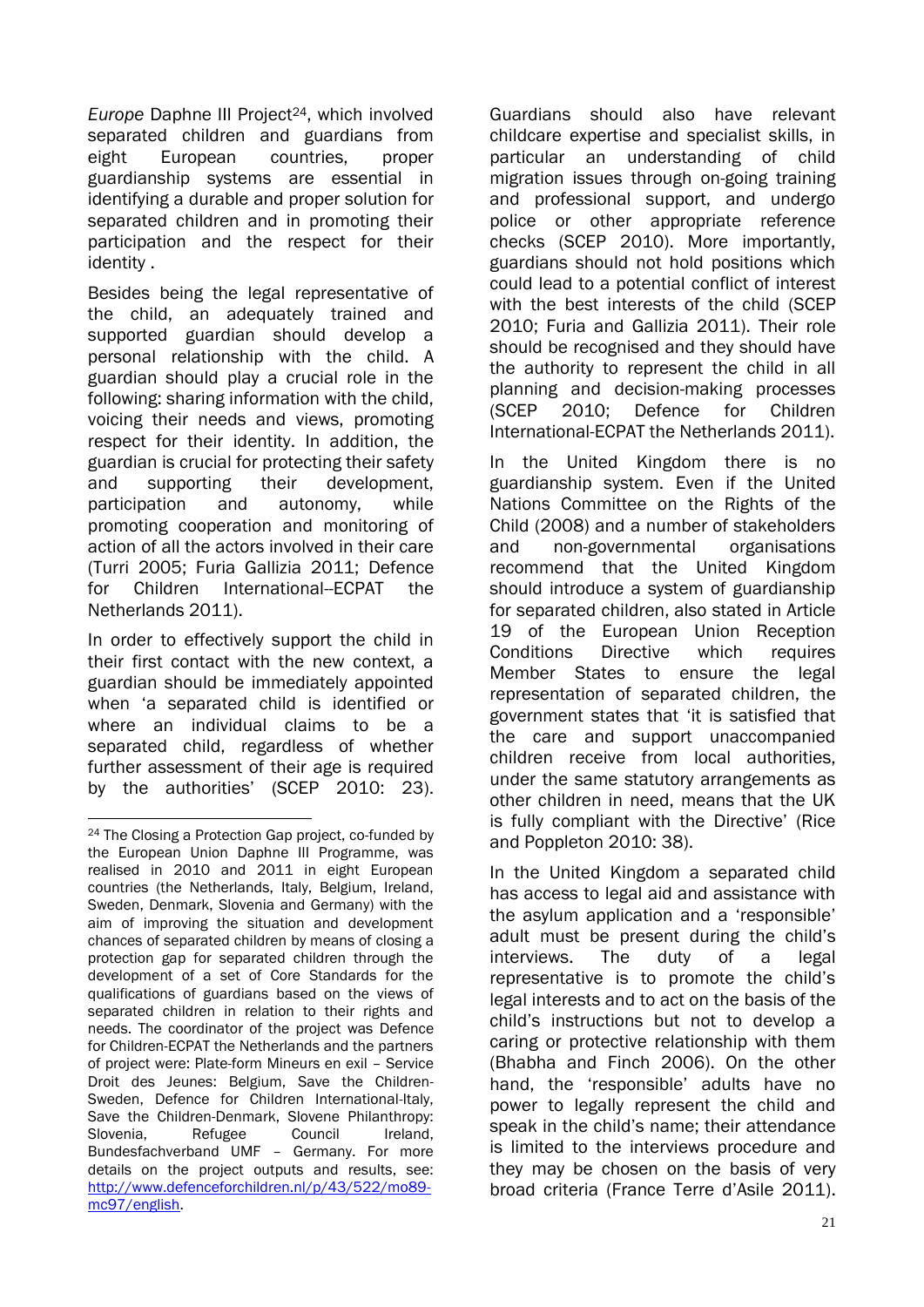As emphasised by France Terre d'Asile, the asylum procedure in the United Kingdom provides for an 'accompaniment system rather than any true legal representation' and 'this is a significant shortcoming in the day-to-day life of the unaccompanied minors, and in all of the administrative and legal procedures with which they will be confronted. They will indeed have various contacts, but no true referent who will be able to ensure their well-being and the respect of their rights' (France Terre d'Asile 2011: 100). It is nevertheless worth underlining that a guardianship service for separated children has been recently launched in Scotland.<sup>25</sup>

In the Italian context guardianship is enforced with a judiciary measure and it is carried out under the judiciary system's supervision and monitoring (Furia and Gallizia 2011). Upon notification of the local authorities and/or reception facilities, a guardian is appointed by the Tutelary Judge of the jurisdiction where the child resides. There are no specific provisions for the appointment of a guardian for separated children who are not asylum-seekers and the general laws on guardianship are applied in this case (Articles 343 to 389 of the Civil Code and law 184/1983, as modified by law 149/2001) (Furia and Gallizia 2011). With regard to separated asylum-seeking children, the directive of the Ministry of the Interior of 7 December 2006 and Article 26 of Legislative Decree 25/2008 state that, in case a separated child applies for asylum, their application is brought to the attention of the Tutelary Judge having territorial jurisdiction for the appointment of a guardian. The guardian then has to express his/her approval in order to complete the procedure for the submission of the application, while supporting and keeping the child informed throughout the asylum procedure (hearing, appeal, etc.) (Furia and Gallizia 2011).

1 <sup>25</sup> The Scotland Guardianship Service is promoted by the Aberlour Scotland's Children's Charity. For more details **blease please** see: [http://www.aberlour.org.uk/scottishguardianshipser](http://www.aberlour.org.uk/scottishguardianshipservice.aspx) [vice.aspx.](http://www.aberlour.org.uk/scottishguardianshipservice.aspx) I am grateful to Terry Smith for drawing my attention to this initiative.

Despite the legal provisions regulating guardianship, separated children's right to have a guardian is not always adequately upheld in Italy. In many Italian cities the appointment of a guardian may take up to several months, with all the subsequent legal problems, and sometimes a guardian may not be appointed at all (Rozzi 2008; Furia and Gallizia 2011). The level of protection and care separated children receive from their guardians depends upon the Region and/or the city responsible for them, and on the single guardian's nonstandardised level of competences and skills (Furia and Gallizia 2011). In addition, at times guardians may not be recognised in their role and authority and not involved in all planning and decision-making processes concerning the child (Furia and Gallizia 2011).

In some Regions and cities of Italy training courses on guardianship for volunteers are promoted and trained volunteers can be appointed as guardians, <sup>26</sup> while in many cases a representative of the local authority (e.g. the Mayor of the municipality or the Social Services head officer) is appointed as guardian for all of the separated children residing in the relevant territory. This may lead to problems of conflicting interests (financial interest in reducing the number of separated children), lack of external monitoring and independence, and can hardly ensure, due to the large number of children, the development of a close relationship and of a bond of trust with the child (Rozzi 2008; Furia and Gallizia 2011).

<sup>1</sup> <sup>26</sup> In 2001, the Veneto Region instituted a Guardians Project, including training courses for volunteers, ongoing training and professional support and a Register of Volunteer Guardians run by the Region's Public Guardian for minors, in cooperation with the regional and local institutions and judicial authorities. This project has become a best practice and model for other institutions in Italy. Another best practice is the Cultural Guardians Project promoted by the Dedalus Social Cooperative and the municipality of Naples in 2007, with the aim of training cultural mediators to be appointed as guardians of separated children. For more details, Furia and Gallizia (2011).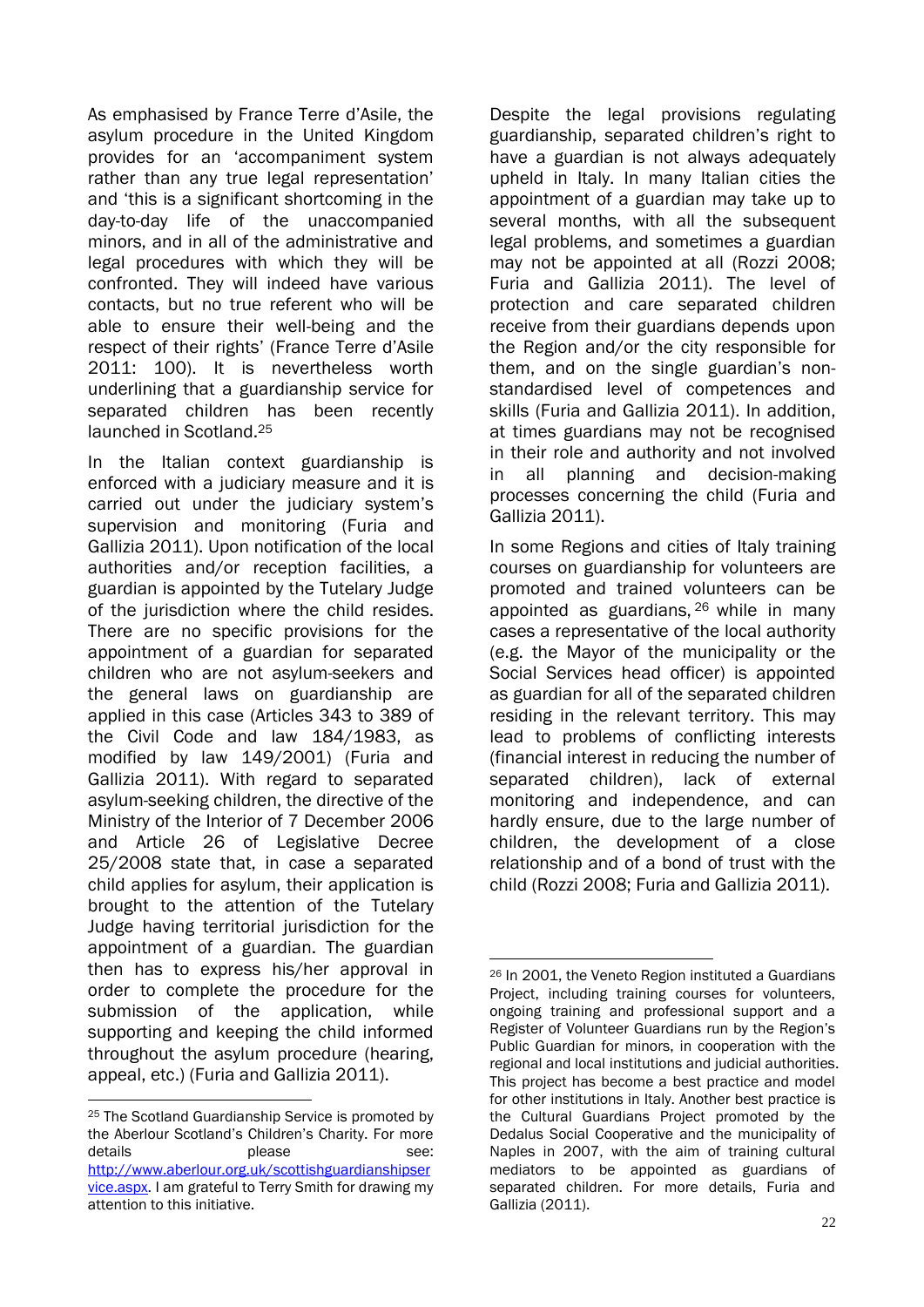## *Invisible children*

Reliable data are necessary to ensure that separated children are provided with adequate measures, services and an assessment of their needs. Although periodical data and statistics on separated (asylum-seeking) children have become more accurate (from 2004 including also the number of age disputed applications) and are regularly published $27$  in the United Kingdom, the broader number of children in the country who are subject to immigration control is not known and extremely difficult to estimate.

According to Section 115(9)(a) of the Immigration and Asylum Act 1999 'a child who is not a European Economic Area (EEA) national and who requires leave to enter or remain in the United Kingdom – but does not have it – is a child who is subject to immigration control' (Brownlees and Finch 2010: 4). As pointed out by Crawley: 'It is widely believed that the number of children in this category has increased over recent years as a result of accelerating international mobility, ongoing and new international conflicts, and changes to asylum and immigration law which effectively place increasing numbers of people already in the UK liable to immigration control' (Crawley 2006: 10).

There are various circumstances where children and young people may be subject to immigration control. These circumstances include the following: separated children seeking leave to remain or challenging their removal, children brought to the United Kingdom for adoption and abandoned when the adoption order is refused or the arrangement failed, children living in private fostering arrangements, of which the relevant local authority is not aware, children victims of trafficking and exploitation or children who may have overstayed their leave to remain (Crawley 2006; Brownlees and Finch 2010).

Obtaining statistics related to the number of children with irregular immigration status and/or in need of protection is extremely difficult even if, according to some practitioners, 'numbers of unaccompanied or separated migrant children who are not known to the authorities could be in the thousands, and are likely to be more numerous than those unaccompanied or separated migrant children who are known to the authorities and who are seeking asylum' (Brownlees and Finch 2010: 23).

Various institutions in Italy are entrusted with the collection of data concerning separated children, using a not-sostandardised and comparable methodology. Moreover, as emphasised many times by the United Nations Committee on the Rights of the Child in its periodical reports, the coordination between the various governmental entities involved in data collection, as well as between national, regional and municipal levels, is insufficient and there is a need for a comprehensive network for the collection of data taking into account all groups of children within Italy.

While some steps have been taken to ensure greater capacity and uniformity in

<sup>&</sup>lt;u>.</u> <sup>27</sup> According to the latest Asylum Data Tables published by the Home Office, covering July-September 2011, the number of applications from separated children, excluding dependants, was 34% lower in the third quarter of 2011 (285) compared with the same period of 2010 (432). The number of applications from separated children corresponds to 6% of the total of asylum applications made in the United Kingdom in this period, while in 2010, 10% (1,717) of applicants were separated children. Afghanistan remains the country of origin for the largest number of children (30.5% of all applications in the third quarter of 2011), followed by Eritrea (12.6%) and Iran (11.9%), but the number of applications from Afghanistan is significantly lower than in 2008 and 2009. Until September 2011 around 84% of child applicants were male, a similar percentage to earlier years. As in 2010 the age of 20% of the total was unknown, 46% were in the 16 to-17 age bracket (48% in 2010) and 33.1% were under 15 (31.5% in 2010). As in the earlier years, most applications were made by children already in the country – around 90% of applications – rather than children arriving at a port (Home Office 2011). For more details, see [http://www.homeoffice.gov.uk/publications/science](http://www.homeoffice.gov.uk/publications/science-research-statistics/research-statistics/immigration-asylum-research/immigration-tabs-q3-2011/asylum2-q3-11-tabs) [-research-statistics/research-statistics/immigration](http://www.homeoffice.gov.uk/publications/science-research-statistics/research-statistics/immigration-asylum-research/immigration-tabs-q3-2011/asylum2-q3-11-tabs)[asylum-research/immigration-tabs-q3-](http://www.homeoffice.gov.uk/publications/science-research-statistics/research-statistics/immigration-asylum-research/immigration-tabs-q3-2011/asylum2-q3-11-tabs) [2011/asylum2-q3-11-tabs](http://www.homeoffice.gov.uk/publications/science-research-statistics/research-statistics/immigration-asylum-research/immigration-tabs-q3-2011/asylum2-q3-11-tabs) (accessed December

<sup>2011).</sup>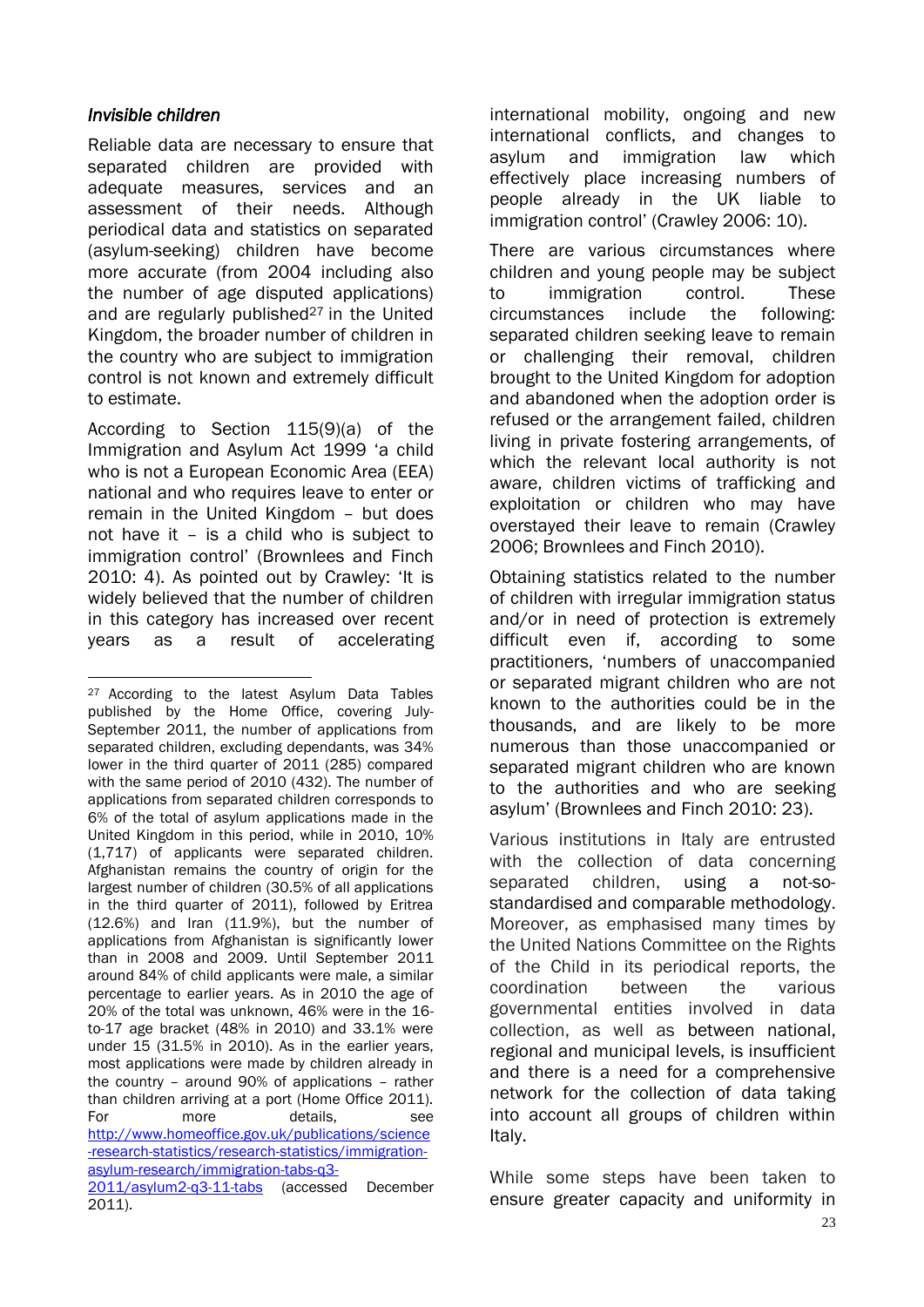data collection on separated non-asylumseeking children at national level, such as the improvement of the national data collection system run by the Committee for Foreign Minors, <sup>28</sup> the United Nations Committee on the Rights of the Child has also recently repeated its concern for the significant discrepancies in the capacity and effectiveness of regional data collection mechanisms and for the limited data available on refugee and asylumseeking children in Italy (Committee on the Rights of the Child 2011). Despite the seriousness of the concern, also expressed by national and international organisations, recently the Ministry of Interior has made available comprehensive statistics on asylum in which no age-disaggregated data are provided.<sup>29</sup>

Besides being extremely limited, the available data should also be considered

1

<sup>29</sup> Although incomplete, some data can be found in Eurostat statistics according to which, during the first quarter of 2011 Italy, along with Germany, recorded the highest increase in number of asylum applicants (3,985), that was 47% higher compared to the same period of 2010 (2,720). In the same period, 283 applications were submitted by children (7.1% of the total). Available at: [http://epp.eurostat.ec.europa.eu/portal/page/porta](http://epp.eurostat.ec.europa.eu/portal/page/portal/product_details/publication?p_product_code=KS-SF-11-048) [l/product\\_details/publication?p\\_product\\_code=KS-](http://epp.eurostat.ec.europa.eu/portal/page/portal/product_details/publication?p_product_code=KS-SF-11-048)[SF-11-048](http://epp.eurostat.ec.europa.eu/portal/page/portal/product_details/publication?p_product_code=KS-SF-11-048) (accessed December 2011).

with caution as it does not include separated children who are European Union nationals,<sup>30</sup> who until recently represented the majority of the separated children reported in Italy (approximately one-third of the total since 2004) (Rozzi 2008). Furthermore, they do not take into account separated children who may not come into contact with the immigration authorities and/or who are victims of trafficking and exploitation (Rozzi 2008).

# **Conclusion**

1

The examples above demonstrate that currently the creation and implementation of migration policies are aimed at deterring and controlling migration. These are mainly based on criminalising and victimising discourses which not only affect the level of support available to separated children, but also hinder the framing and effective implementation of a comprehensive strategy of prevention and response to the vulnerability of separated children.

More worryingly, the above-analysed policies, measures and practices, even if embedded in a legislative framework based on the assumption that particular care and priority should be given to migrant children's needs, rights and condition of potential vulnerability, make the vulnerability of separated children, as well as their criminalisation and victimisation, a set of 'prophesies' that are very likely to become self-fulfilling.

In this context, representations of separated children oscillate between portraying children as traumatised and distressed 'victims' or as suspicious, manipulators or manipulated by adults, potential 'criminals'. Little space is left to their consideration as rights holders, to the

<sup>28</sup> According to the inflow data collected by the Committee for Foreign Minors, from January to September 2011, 3,707 separated children entered the country. The vast majority of children were male (98.5%), 85.4% of the total was in the 16-to-17 age bracket and 14.6% was under 15. Tunisia is the country of origin for the largest number of separated children (36% of the total), followed by Egypt (13.7%) and Mali (9.3%). A significant component of children is actually missing (734, equal to 19.8%), whereas 165 children (4.5%) have changed their legal condition by becoming asylum-seeking or accompanied, but no detailed data are provided. Inflow data concerning 2009 and 2010 are not available, incomplete or not comparable enough, even if it has been highlighted that, before the socalled North African Emergency, the number of separated children had substantially fallen after a peak in 2008 (2,124), due to the implementation of tougher immigration policies and stricter border control to combat 'illegal' immigration in 2009. For more details see: [http://www.lavoro.gov.it/Lavoro/md/AreaSociale/Im](http://www.lavoro.gov.it/Lavoro/md/AreaSociale/Immigrazione/minori_stranieri/Minori_stranieri_non_accompagnati.htm) [migrazione/minori\\_stranieri/Minori\\_stranieri\\_non\\_a](http://www.lavoro.gov.it/Lavoro/md/AreaSociale/Immigrazione/minori_stranieri/Minori_stranieri_non_accompagnati.htm) [ccompagnati.htm](http://www.lavoro.gov.it/Lavoro/md/AreaSociale/Immigrazione/minori_stranieri/Minori_stranieri_non_accompagnati.htm) (accessed December 2011).

<sup>30</sup> It is worth underlining that in 2007, basing on an agreement between the Italian and Romanian Government, a specific Central Body for the protection of EU unaccompanied minors (called 'Organismo Centrale di Raccordo per la tutela dei minori stranieri non accompagnati') has been established at the Ministry of the Interior but no data has been made available so far.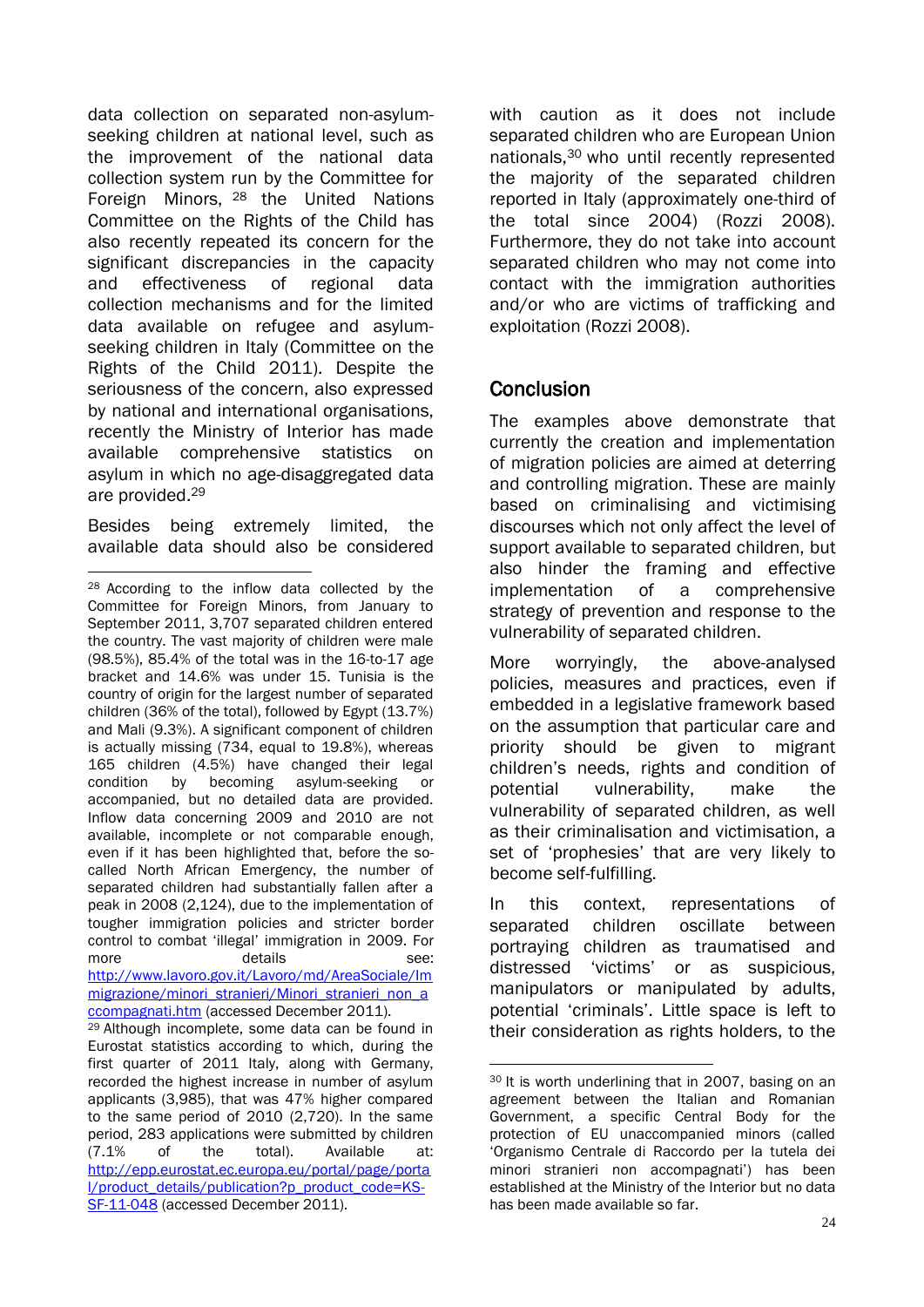assessment of positive aspects of child migration (O'Connell Davidson and Farrow 2007), or to the promotion and enhancement of every single child's identity, capacities, social inclusion and participation.

From this perspective, some of the main causes of the lack of consistency and compliance with children's rights principles and standards, and the lack of effectiveness showed by European states in dealing with separated children can perhaps be found in some crucial questions raised by Bhabha (2007):

Why should this be so? Is it because they pose a trying challenge to established, orderly administrative systems, rather like street children in Rio de Janeiro or Guatemala City, who have been extra-judicially shot by law enforcement officers? Or is it because their vulnerability and marginality suggest little accountability or follow-up to abuse? Or is it because these children's youth is discounted because they are assumed to be 'other' than 'our children', hardened and prematurely matured by their life experiences? (Bhabha 2007: 209).

As pointed out by Bhabha's series of questions, what makes separated children a special case for critical analysis is that, on the one hand, being children, they challenge the Western conception of childhood based on the assumption that the normal state of child life is 'stability' and that children are inherently dependent and *per se* vulnerable (Fass 2005; Mai 2011; Costella, Furia and Lanti 2011). This puts into question the political, social and cultural perspectives and measures that are developed to assess and address their needs. On the other hand, being migrants, they illustrate that the Western governments' commitment to the promotion of children's rights and to the prevention of and response to their vulnerability is very often pure rhetoric, and that the current immigration laws, policies and practices are not only ambivalent, exclusionary and hostile, but also they are

very likely to produce and/or worsen forms of vulnerability.

Therefore, while there is an urgent need for a more consistent and holistic approach to child migration issues, the current research and policy emphasis on the vulnerability of separated children needs to be based on further research and policy discussion that focuses both on the impact of immigration laws and policies on separated children's vulnerability; and also, most importantly, on the narratives underpinning and legitimising national immigration regimes.

Otherwise, it will remain ambiguous, ineffective and counterproductive.

## **References**

Amnesty International (2006) *Invisibili. Minori migranti detenuti all'arrivo in Italia.*  Torino: EGA Editore.

ANCI (National Association of Italian Municipalities) (2009) *Minori stranieri non accompagnati. Terzo Rapporto ANCI 2008.*  Roma: ANCI.

Ayotte, W. and Williamson, L. (2001) *Separated Children: an Overview of the Current Situation.* London: Refugee Council and Save the Children.

Ayotte, W. (2000) *Separated Children Coming to Western Europe: Why they Travel and How they Arrive*. London: Save the Children UK.

Bethke, M. and Bender, D. (2011) *The Living Conditions of Refugees in Italy*. Frankfurt/M.: Förderverein PRO ASYL e.V.

Bhabha, J., (2000) Lone travellers: Rights, criminalization and the translational migration of unaccompanied children, *Journal of Interdisciplinary Legal Studies*, 7: 269–294.

Bhabha, J. (2009) Arendt's children: do today's migrant children have a right to have rights?, *Human Rights Quarterly*, 31 (2): 410–451.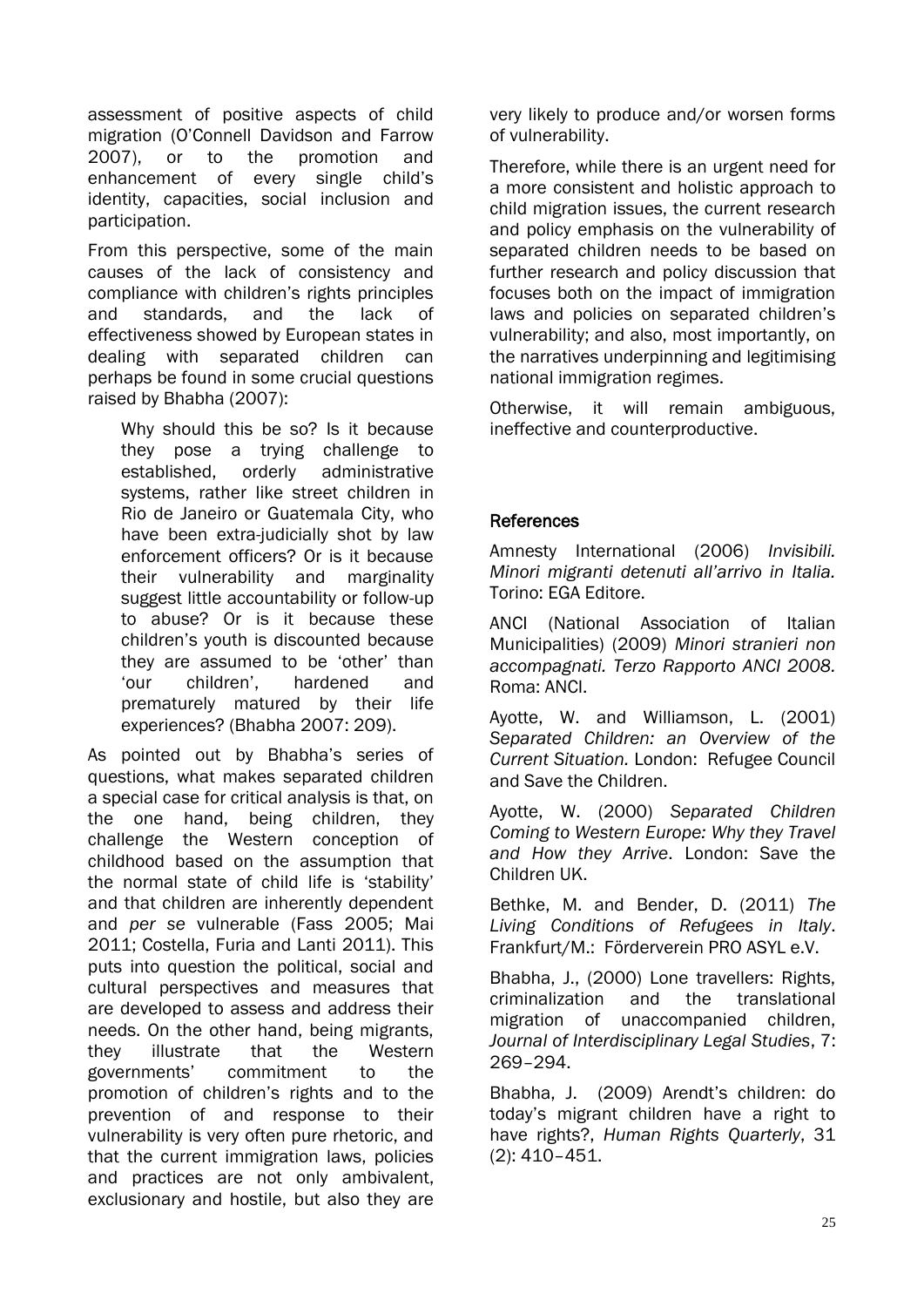Bhabha, J. (2007) Un 'vide juridique'? Migrant children: the rights and wrongs, *Swiss Human Rights Book*, 2: 206–292.

Bhabha, J. and Finch, N. (2006) *Seeking Asylum Alone. Unaccompanied and Separated Children and Refugee Protection in the U.K.* Cambridge: Harvard Committee on Human Rights.

Border and Immigration Agency (2008) *The Path to Citizenship: Next Steps in Reforming the Immigration System*. Croydon: Home Office.

Bosniak, L. (2008) *The Citizen and the Alien, Dilemmas of Contemporary Membership.* Princeton and Oxford: Princeton University Press.

Brownlees, L. and Finch, N. (2010) Levelling the playing field. A UNICEF UK report into provision of services to unaccompanied or separated migrant children in three local authority areas in England, UNICEF, [Accessed November 2011] from [http:/www.unicef.org.uk/Latest/Publication](http://www.unicef.org.uk/Latest/Publications/Levelling-the-Playing-Field/) [s/Levelling-the-Playing-Field/](http://www.unicef.org.uk/Latest/Publications/Levelling-the-Playing-Field/)

Candia, G.,Carchedi, F., Giannotta, F. and Tarzia, G. (2009) *Minori erranti. L'accoglienza e i percorsi di protezione*. Roma: Ediesse.

Cecchi, S. (2011) The criminalization of immigration in Italy: extent of the phenomenon and possible interpretations*, Italian Sociological Review*, 1(1): 34–42.

Cemlyn, S. and Briskman, L. (2003) Asylum, children's rights and social work. *Child and Family Social Work*, 8: 163–178.

Coles, A. and Farthing, S. (2010) Liberty's submission to the Review into Ending the Detention of Children for Immigration Purposes, Liberty, The National Council for Civil Liberties, [Accessed November 2011] from [http://www.liberty-human](http://www.liberty-human-rights.org.uk/publications/1-policy-papers/index.shtml)[rights.org.uk/publications/1-policy](http://www.liberty-human-rights.org.uk/publications/1-policy-papers/index.shtml)[papers/index.shtml.](http://www.liberty-human-rights.org.uk/publications/1-policy-papers/index.shtml)

Committee on the Rights of the Child (2008) Consideration of reports submitted by States parties under article 44 of the Convention, Concluding observations: United Kingdom of Great Britain and Northern Ireland, CRC/C/GBR/CO/4*,*  Committee on the Rights of the Child, [Accessed December 2011] from [http://www2.ohchr.org/english/bodies/crc/](http://www2.ohchr.org/english/bodies/crc/docs/AdvanceVersions/CRC.C.GBR.CO.4.pdf) [docs/AdvanceVersions/CRC.C.GBR.CO.4.pd](http://www2.ohchr.org/english/bodies/crc/docs/AdvanceVersions/CRC.C.GBR.CO.4.pdf) [f.](http://www2.ohchr.org/english/bodies/crc/docs/AdvanceVersions/CRC.C.GBR.CO.4.pdf)

Committee on the Rights of the Child (2011) Consideration of reports submitted by States parties under article 44 of the Convention, Concluding observations: Italy, CRC/C/ITA/CO/3-4, Committee on the Rights of the Child, [Accessed December 2011] from

[http://tb.ohchr.org/default.aspx?country=it.](http://tb.ohchr.org/default.aspx?country=it)

Costella, P., Furia, A. and Lanti, M.P. (2011) *Dignitas. Manuale operativo per ridurre le vulnerabilità e promuovere le risorse nel sistema asilo*. Rende: Cooperativa Altereco.

Crawley, H. (2006) *Child First, Migrant Second: Ensuring that Every Child Matters*. London: Immigration Law Practitioners' Association.

Crawley, H. (2007) *When is a Child not a Child? Asylum, Age Disputes and the Process of Age Assessment.* London: Immigration Law Practitioners' Association.

Defence for Children International- ECPAT – The Netherlands (2011), Closing a Protection Gap: core standards for guardians of separated children in Europe, Daphne III Project, European Report, Defence for Children International- ECPAT – The Netherlands, [Accessed November 2011] from [www.defenceforchildren.nl](http://www.defenceforchildren.nl/)

Department for Education and Skills (2003) *Every Child Matters. Green Paper.* London: Stationary Office.

Department for Education and Skills (2004) *Every Child Matters: Next Steps.* London: Stationary Office.

Enenajor, A. (2008) Rethinking vulnerability: European asylum policy harmonization and unaccompanied asylum seeking minors, *Childhood Today*, 2(2): 1–24.

Fass, P. (2005) Children in global migrations, *Journal of Social History*, 38 (4): 937–953.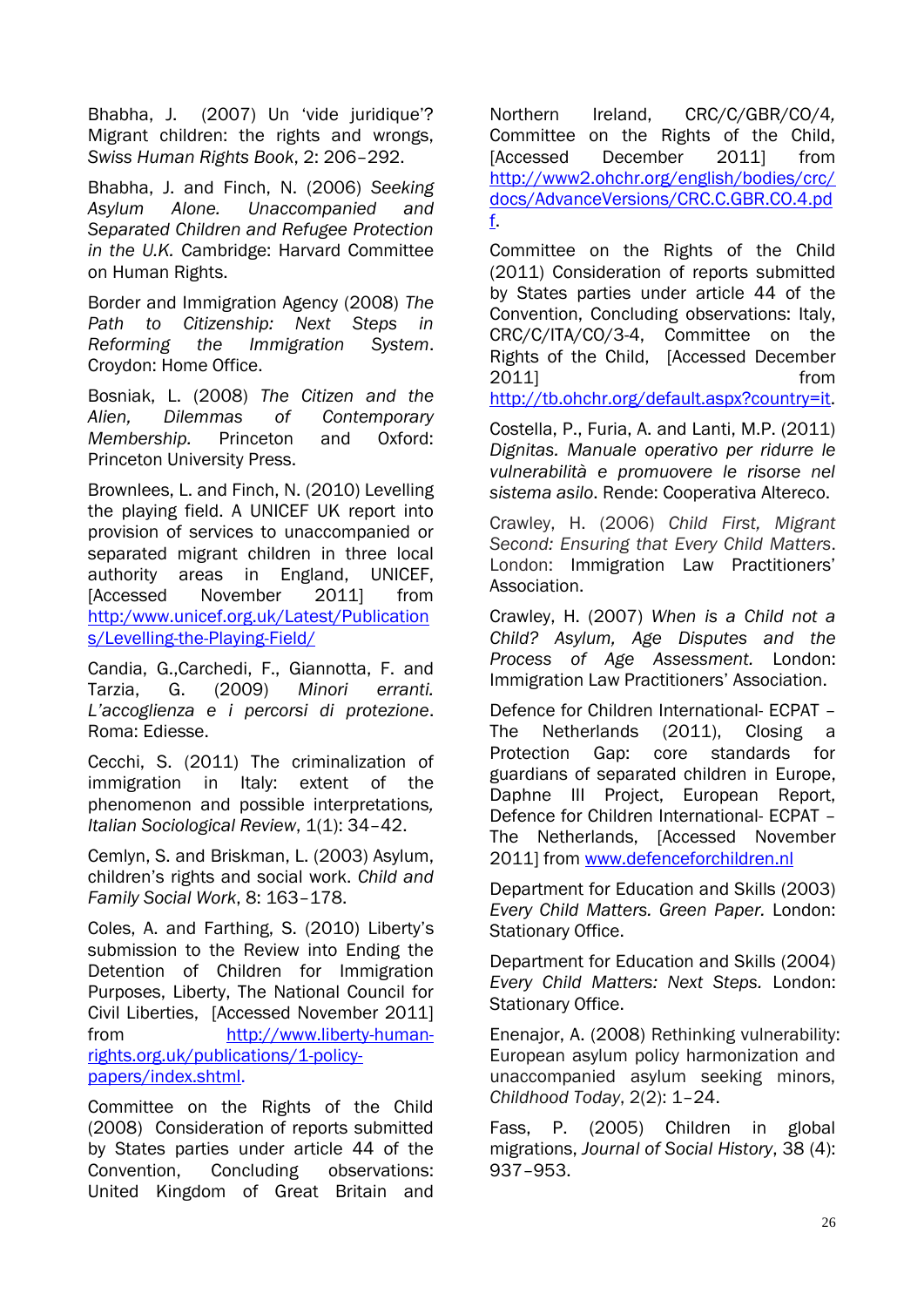France Terre d'Asile (2010) The reception and care of unaccompanied minors in eight countries of the European Union. Comparative study and harmonization prospects, Final report, [Accessed December 2011] from [www.france-terre](http://www.france-terre-asile.org/childrenstudies)[asile.org/childrenstudies.](http://www.france-terre-asile.org/childrenstudies)

Furia, A. and Gallizia, G. (2011) Closing a Protection Gap: core standards for guardians of separated children in Europe, Daphne III Project, Italian National Report, 2010-2011, Defence for Children International – Italy, [Accessed September 2011] from

[www.defenceforchildren.it/cosa](http://www.defenceforchildren.it/cosa-facciamo/diritti-in-movimento/closing-a-protection-gap.html)[facciamo/diritti-in-movimento/closing-a](http://www.defenceforchildren.it/cosa-facciamo/diritti-in-movimento/closing-a-protection-gap.html)[protection-gap.html](http://www.defenceforchildren.it/cosa-facciamo/diritti-in-movimento/closing-a-protection-gap.html)

Furia, A., (2011) Migrazioni e discorso sicuritario.La tutela dei diritti dei minori stranieri non accompagnati in Italia e Spagna, *Confluenze,* 3 (1): 17–42.

Gibney, M., (2011) Policy Primer: Asylum Policy, The Migration Observatory at the University of Oxford, [Accessed November 2011] from

[www.migrationobservatory.ox.ac.uk/policy](http://www.migrationobservatory.ox.ac.uk/policy-primers?page=1)[primers?page=1.](http://www.migrationobservatory.ox.ac.uk/policy-primers?page=1)

Giner, C. (2008) Les mineurs isolés demandeurs d'asile au Royaume-Uni, *emigrinter,* 2: 38–59.

Giolo, O. and Pifferi, M. (2009) *Diritto contro. Meccanismi giuridici di esclusione dello straniero.* Torino: Giappichelli.

Giovannetti, M. (2009) *L'accoglienza incompiuta. Le politiche dei comuni italiani verso un sistema di protezione nazionale per i minori stranieri non accompagnati*. Bologna: il Mulino.

Home Office (2011) Immigration Statistics, July to September 2011, Asylum Data Tables, Volume 2, [Accessed December 2011] from [www.homeoffice.gov.uk/publications/scien](http://www.homeoffice.gov.uk/publications/science-research-statistics/research-statistics/immigration-asylum-research/immigration-tabs-q3-2011/asylum2-q3-11-tabs) [ce-research-statistics/research](http://www.homeoffice.gov.uk/publications/science-research-statistics/research-statistics/immigration-asylum-research/immigration-tabs-q3-2011/asylum2-q3-11-tabs)[statistics/immigration-asylum](http://www.homeoffice.gov.uk/publications/science-research-statistics/research-statistics/immigration-asylum-research/immigration-tabs-q3-2011/asylum2-q3-11-tabs)[research/immigration-tabs-q3-](http://www.homeoffice.gov.uk/publications/science-research-statistics/research-statistics/immigration-asylum-research/immigration-tabs-q3-2011/asylum2-q3-11-tabs) [2011/asylum2-q3-11-tabs](http://www.homeoffice.gov.uk/publications/science-research-statistics/research-statistics/immigration-asylum-research/immigration-tabs-q3-2011/asylum2-q3-11-tabs)

Council of Europe Commissioner for Human Rights (2010*)* Criminalisation of migration in Europe: human rights implications, CommDH, IssuePaper 2010, Council of Europe Commissioner for Human Rights, [Accessed December 2011] from [https://wcd.coe.int/ViewDoc.jsp?id=15796](https://wcd.coe.int/ViewDoc.jsp?id=1579605) [05](https://wcd.coe.int/ViewDoc.jsp?id=1579605) 

Huysmans, J. (1998) Security! What do you mean? From concept to thick signifier, *European Journal of International Relations*, 4(2): 226–255.

Joint Chief Inspectors (2005) Safeguarding Children: The Second Joint Chief Inspectors' Report on Arrangements to Safeguard Childre*n*, Commission for Social Care Inspection, [Accessed December 2011] from

[www.safeguardingchildren.org.uk/docs/saf](http://www.safeguardingchildren.org.uk/docs/safeguards_fullprint.pdf) [eguards\\_fullprint.pdf](http://www.safeguardingchildren.org.uk/docs/safeguards_fullprint.pdf)

Joint Chief Inspectors (2008) Safeguarding Children: The Third Joint Chief Inspectors' Report on Arrangements to Safeguard Children, Commission for Social Care Inspection, [Accessed November 2011] from

[www.safeguardingchildren.org.uk/docs/saf](http://www.safeguardingchildren.org.uk/docs/safeguards_fullprint.pdf) [eguards\\_fullprint.pdf](http://www.safeguardingchildren.org.uk/docs/safeguards_fullprint.pdf) 

Jordanova, L. (1989) Children in history: concepts of nature and society, in Scarre, G. (ed.) *Children, Parents and Politics*. Cambridge and New York: Cambridge University Press, 3–24.

Kohli, R. K. S. (2007) *Social Work with Unaccompanied Asylum Seeking Children.*  Basingstoke and New York: Palgrave Macmillan.

Kohli, R. and Mather, R. (2003) Promoting psychosocial well-being in unaccompanied asylum seeking young people in the United Kingdom, *Child and Family Social Work,* 8: 202–212.

Maccanico, Y., (2009) Italy. The internal and external fronts: security package and returns, Statewatch Analisys, Statewatch, [Accessed November 2011] from [www.statewatch.org/analyses/no-100-italy](http://www.statewatch.org/analyses/no-100-italy-internal-external-fronts.pdf)[internal-external-fronts.pdf](http://www.statewatch.org/analyses/no-100-italy-internal-external-fronts.pdf)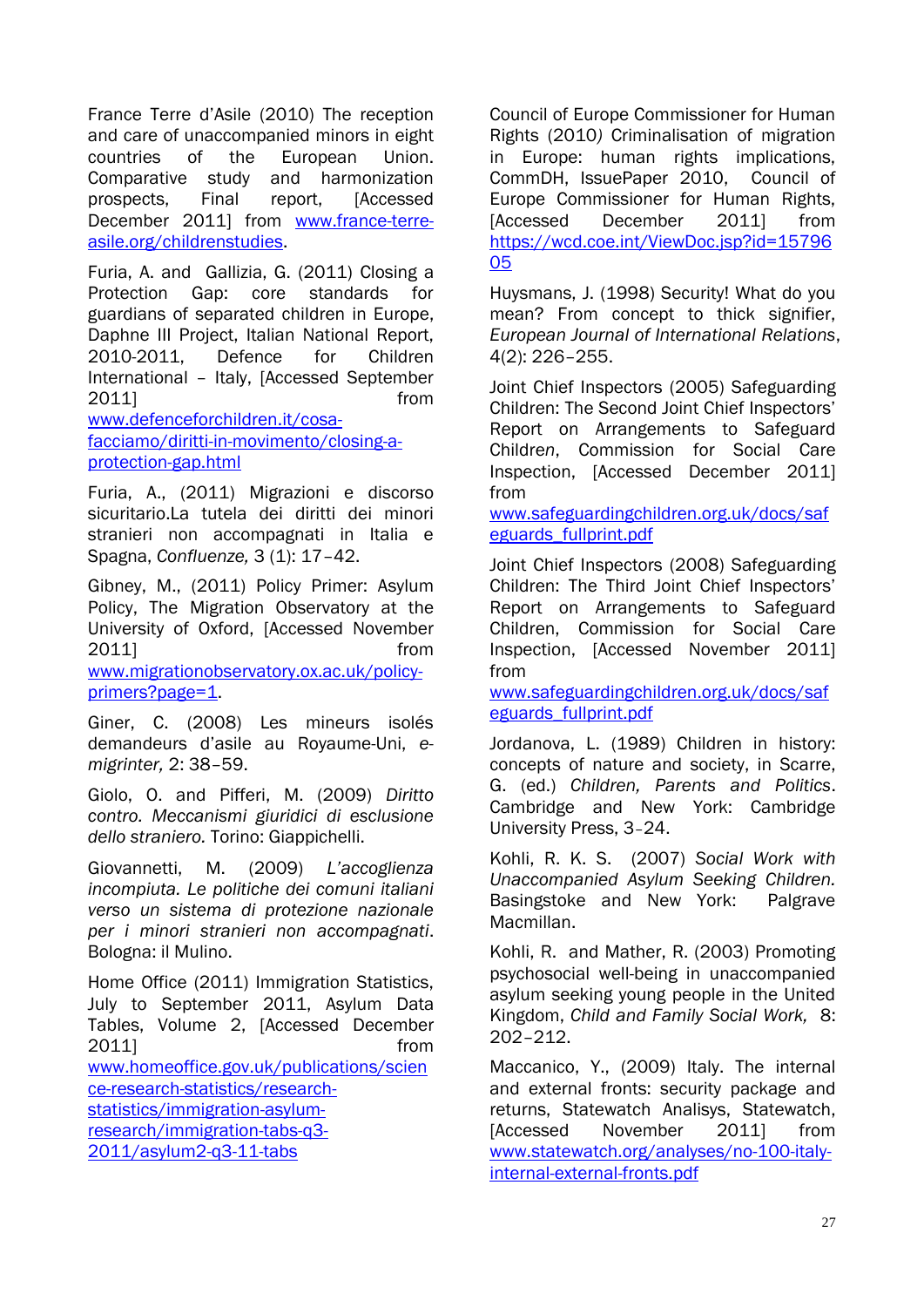Mai, N. (2011), Tampering the sex of 'angels': migrant male minors and young adults selling sex in the UK, *Journal of Ethnic and Migration Studies*, 37(8): 1237– 1252.

Matthews, A., (2011) Landing in Kent: the experience of unaccompanied minors arriving in the UK. A report by the Office of the Children's Commissioner on a visit to Millbank Reception and Assessment Centre in Kent, Office of the Children's Commissioner, [Accessed December 2011] from

[www.childrenscommissioner.gov.uk/conten](http://www.childrenscommissioner.gov.uk/content/publications?search=landing+in+Kent) [t/publications?search=landing+in+Kent](http://www.childrenscommissioner.gov.uk/content/publications?search=landing+in+Kent)

Miazzi, L. and Perin, G. (2009) Legge 94/2009: peggiore la condizione dei minori stranieri, *Diritto Immigrazione e Cittadinanza,* 11(4): 178–209.

Mitchell, F. (2003) The social service response to unaccompanied children in England. *Child and Family Social Work,* 8: 179–189.

Moro, C.A. (2004) I diritti di cittadinanza delle persone di minore età, *I Quaderni di Camina,* 6: 93–102.

Nandy, L. (2005) The impact of government policy on asylum-seeking and refugee children, *Children & Society,* 19(5): 410– 413.

O'Connell Davidson, J. and Farrow, C. (2007) *Child Migration and the Construction of Vulnerability*. Stockholm: Save the Children Sweden.

Olivetti, L. and De Nicolais, S. (2010) Report on the reception conditions of Unaccompanied Minor Asylum Seeker Children in Italy, Save the Children Italy, [Accessed November 2011] from [www.borderline](http://www.borderline-europe.de/downloads/2010_12__09_report_Stefania_Olivetti_umf_asylsuchende_Italy.pdf)[europe.de/downloads/2010\\_12\\_\\_09\\_repo](http://www.borderline-europe.de/downloads/2010_12__09_report_Stefania_Olivetti_umf_asylsuchende_Italy.pdf)

[rt\\_Stefania\\_Olivetti\\_umf\\_asylsuchende\\_Ital](http://www.borderline-europe.de/downloads/2010_12__09_report_Stefania_Olivetti_umf_asylsuchende_Italy.pdf) [y.pdf](http://www.borderline-europe.de/downloads/2010_12__09_report_Stefania_Olivetti_umf_asylsuchende_Italy.pdf)

Palidda, S. (2009a) Criminalization and victimization of immigrants in Europe, *CRIMPREV 22bis,* CRIMPREV programme, [Accessed November 2011] from [http://lodel.irevues.inist.fr/crimprev/index.](http://lodel.irevues.inist.fr/crimprev/index.php?id=229) [php?id=229](http://lodel.irevues.inist.fr/crimprev/index.php?id=229)

Palidda, S. (2009b) Introduction, in Palidda, S. (ed.) *La Criminalisation des Étrangers en Europe/Criminalisation and Victimisation of Migrants in Europe*. Genova: Università di Genova, Dipartimento di Scienze Antropologiche, 5–17.

Palidda, S. (ed.) (2010) *Racial Criminalization of Migrants in the 21st Century*. London – New York: Ashgate.

Pepino, L. (2009) Le migrazioni, il diritto, il nemico. Considerazioni a margine della legge 94/2009, *Diritto, Immigrazione e Cittadinanza,* 11(4): 9–20.

Petti, G. (2004) *Il male minore. La tutela dei minori stranieri come esclusione.* Verona: ombre corte.

Pittau, F., Ricci, A. and Ildiko Timsa, L. (2009) Unaccompanied Minors: Quantitative aspects and Reception, Return and Integration Policies. Analysis of the Italian Case For a Comparative Study*,* European Migration Network Report, [Accessed November 2011] from [http://emn.intrasoft-](http://emn.intrasoft-intl.com/Downloads/prepareShowFiles.do;jsessionid=1B5F82D0293751C4F7AEC235BB81B12B?entryTitle=06_Reception,%20Return%20and%20Integration%20Policies%20for,%20and%20numbers%20of,%20UNACCOMPANIED%20MINORS)

[intl.com/Downloads/prepareShowFiles.do;j](http://emn.intrasoft-intl.com/Downloads/prepareShowFiles.do;jsessionid=1B5F82D0293751C4F7AEC235BB81B12B?entryTitle=06_Reception,%20Return%20and%20Integration%20Policies%20for,%20and%20numbers%20of,%20UNACCOMPANIED%20MINORS) [sessionid=1B5F82D0293751C4F7AEC235](http://emn.intrasoft-intl.com/Downloads/prepareShowFiles.do;jsessionid=1B5F82D0293751C4F7AEC235BB81B12B?entryTitle=06_Reception,%20Return%20and%20Integration%20Policies%20for,%20and%20numbers%20of,%20UNACCOMPANIED%20MINORS) BB81B12B?entryTitle=06 Reception, [Return and Integration Policies for, and](http://emn.intrasoft-intl.com/Downloads/prepareShowFiles.do;jsessionid=1B5F82D0293751C4F7AEC235BB81B12B?entryTitle=06_Reception,%20Return%20and%20Integration%20Policies%20for,%20and%20numbers%20of,%20UNACCOMPANIED%20MINORS)  [numbers of, UNACCOMPANIED MINORS.](http://emn.intrasoft-intl.com/Downloads/prepareShowFiles.do;jsessionid=1B5F82D0293751C4F7AEC235BB81B12B?entryTitle=06_Reception,%20Return%20and%20Integration%20Policies%20for,%20and%20numbers%20of,%20UNACCOMPANIED%20MINORS)

Rastello, L. (2010) *La frontiera addosso. Così si deportano i diritti umani*. Roma-Bari: Laterza.

Refugee and Migrant Justice (2010) *Safe at Last? Children on the Front Line of UK Border Control*. London: Refugee and Migrant Justice.

Refugee Council (2002) Refugee Council's response to Home Office Consultation on Juxtaposed Controls Implementation, Dover-Calais, Refugee Council, [Accessed December 2011] from [www.refugeecouncil.org.uk/Resources/Ref](http://www.refugeecouncil.org.uk/Resources/Refugee%20Council/downloads/policy_responses/juxt_controls.pdf) [ugee%20Council/downloads/policy\\_respon](http://www.refugeecouncil.org.uk/Resources/Refugee%20Council/downloads/policy_responses/juxt_controls.pdf) [ses/juxt\\_controls.pdf](http://www.refugeecouncil.org.uk/Resources/Refugee%20Council/downloads/policy_responses/juxt_controls.pdf) 

Refugee Council (2007) Determining the duty to look after unaccompanied children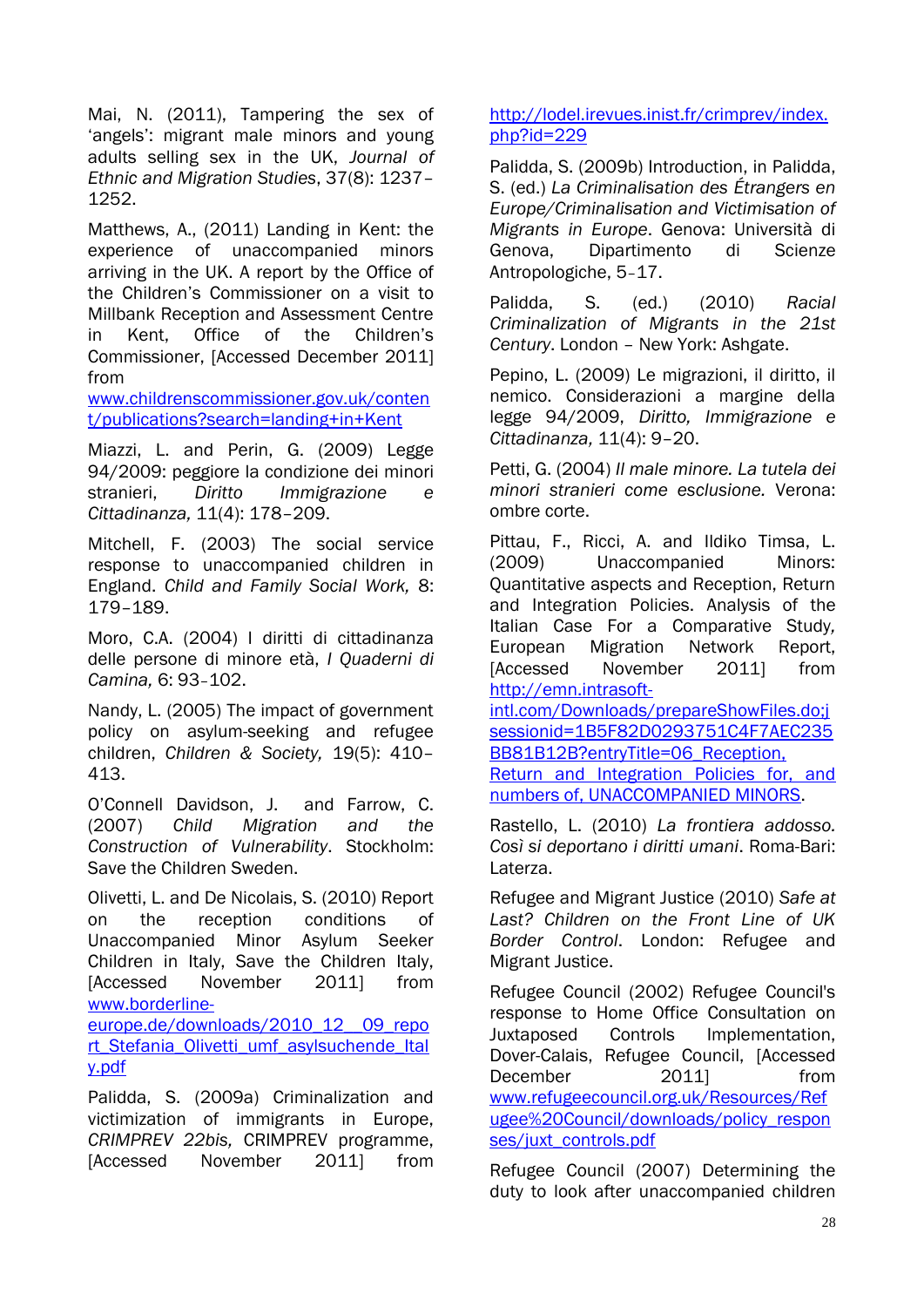under the Children Act 1989 (use of section 17 or section 20), [Accessed November 2011] from [www.refugeecouncil.org.uk/OneStopCMS/C](http://www.refugeecouncil.org.uk/OneStopCMS/Core/CrawlerResourceServer.aspx?resource=8C637D9A-E8B2-4489-807B-9CF8CC691586&mode=link&guid=3222d040e60e4f76b1e08f2ee70861e3) [ore/CrawlerResourceServer.aspx?resource](http://www.refugeecouncil.org.uk/OneStopCMS/Core/CrawlerResourceServer.aspx?resource=8C637D9A-E8B2-4489-807B-9CF8CC691586&mode=link&guid=3222d040e60e4f76b1e08f2ee70861e3) [=8C637D9A-E8B2-4489-807B-](http://www.refugeecouncil.org.uk/OneStopCMS/Core/CrawlerResourceServer.aspx?resource=8C637D9A-E8B2-4489-807B-9CF8CC691586&mode=link&guid=3222d040e60e4f76b1e08f2ee70861e3)[9CF8CC691586&mode=link&guid=3222d](http://www.refugeecouncil.org.uk/OneStopCMS/Core/CrawlerResourceServer.aspx?resource=8C637D9A-E8B2-4489-807B-9CF8CC691586&mode=link&guid=3222d040e60e4f76b1e08f2ee70861e3) [040e60e4f76b1e08f2ee70861e3](http://www.refugeecouncil.org.uk/OneStopCMS/Core/CrawlerResourceServer.aspx?resource=8C637D9A-E8B2-4489-807B-9CF8CC691586&mode=link&guid=3222d040e60e4f76b1e08f2ee70861e3)

Region of Veneto - Public Guardian for Minors Office (2009) Orientamenti per I tutori legali dei minori di età. Funzioni, responsabilità e buone prassi, *Quaderni,* 3: 1–186.

Rice, L. and Poppleton, S. (2010) Policies on reception, return, Integration arrangements for, and numbers of, unaccompanied minors: UK report for an EU comparative study, European Migration Network Report, [Accessed November 2011] from [<http://emn.intrasoft](http://emn.intrasoft-intl.com/Downloads/prepareShowFiles.do;jsessionid=1B5F82D0293751C4F7AEC235BB81B12B?entryTitle=06_Reception,%20Return%20and%20Integration%20Policies%20for,%20and%20numbers%20of,%20UNACCOMPANIED%20MINORS)[intl.com/Downloads/prepareShowFiles.do;j](http://emn.intrasoft-intl.com/Downloads/prepareShowFiles.do;jsessionid=1B5F82D0293751C4F7AEC235BB81B12B?entryTitle=06_Reception,%20Return%20and%20Integration%20Policies%20for,%20and%20numbers%20of,%20UNACCOMPANIED%20MINORS) [sessionid=1B5F82D0293751C4F7AEC235](http://emn.intrasoft-intl.com/Downloads/prepareShowFiles.do;jsessionid=1B5F82D0293751C4F7AEC235BB81B12B?entryTitle=06_Reception,%20Return%20and%20Integration%20Policies%20for,%20and%20numbers%20of,%20UNACCOMPANIED%20MINORS) BB81B12B?entryTitle=06 Reception, Return and Integration Policies for, and [numbers of, UNACCOMPANIED MINORS >](http://emn.intrasoft-intl.com/Downloads/prepareShowFiles.do;jsessionid=1B5F82D0293751C4F7AEC235BB81B12B?entryTitle=06_Reception,%20Return%20and%20Integration%20Policies%20for,%20and%20numbers%20of,%20UNACCOMPANIED%20MINORS).

Rousseau, J.J. (1911) *Émile, ou de l'Éducation,* London: J.M. Dent. *(trans. Barbara Foxley)*.

Rozzi, E., (2008) The situation of EU and non-EU separated children in Italy, *emigrinter*, 2: 13–26.

Santoro, E. (2010) La regolamentazione dell'immigrazione come questione sociale: dalla cittadinanza inclusiva al neoschiavismo, in Santoro, E. (ed.) *Diritto come questione sociale.* Torino: Giappichelli, 129–180.

Save the Children (2009a) *Accoglienza e tutela dei diritti dei minori nel Centro di Lampedusa*. Roma: Save the Children Italia.

Save the Children (2009b) *L'accoglienza dei minori via mare. Rapporto finale di monitoraggio delle comunità alloggio per minori in Sicilia*. Roma: Save the Children Italia.

Save the Children (2009c) *Analisi del quadro giuridico dei rinvii in Libia dei* 

*migranti rintracciati in acque internazionali*. Roma: Save the Children Italia.

Save the Children Italia (2010) *L'accoglienza dei minori in arrivo via mare in Sicilia, Puglia e Marche, III rapporto di monitoraggio delle comunità alloggio per minori in Sicilia - Progetto Praesidium V*. Roma: Save the Children Italia.

Separated Children in Europe Program (2011) Review of current laws, policies and practices relating to age assessment in sixteen European Countries, Separated Children in Europe Programme, [Accessed December 2011] from [<http://resourcecentre.savethechildren.se/](http://resourcecentre.savethechildren.se/content/library/documents/review-current-laws-policies-and-practices-relating-age-assessment-sixteen) [content/library/documents/review-current](http://resourcecentre.savethechildren.se/content/library/documents/review-current-laws-policies-and-practices-relating-age-assessment-sixteen)[laws-policies-and-practices-relating-age](http://resourcecentre.savethechildren.se/content/library/documents/review-current-laws-policies-and-practices-relating-age-assessment-sixteen)[assessment-sixteen>](http://resourcecentre.savethechildren.se/content/library/documents/review-current-laws-policies-and-practices-relating-age-assessment-sixteen).

Separated Children in Europe Programme (2010) Statement of Good Practice, 4th Revised Edition, Separated Children in Europe Programme, [Accessed November 2011] from [www.separated-children](http://www.separated-children-europe-programme.org/separated_children%20/good_practice/index.html)[europe-programme.org/separated\\_children](http://www.separated-children-europe-programme.org/separated_children%20/good_practice/index.html)  [/good\\_practice/index.html](http://www.separated-children-europe-programme.org/separated_children%20/good_practice/index.html)

Sigona, N. (2011) Policy Primer: Irregular Migrant Children and Public Policy, The Migration Observatory at the University of Oxford, [Accessed November 2011] from [<http://www.migrationobservatory.ox.ac.uk](http://www.migrationobservatory.ox.ac.uk/policy-primers?page=1) [/policy-primers?page=1>](http://www.migrationobservatory.ox.ac.uk/policy-primers?page=1).

Spencer, S. and Pobjoy, J. (2011) The Relationship between Immigration Status and Rights in the UK: Exploring the Rationale, Centre on Migration, Policy and Society, University of Oxford, Working Paper No. 86, [Accessed November 2011] from [www.compas.ox.ac.uk/publications/workin](http://www.compas.ox.ac.uk/publications/working-papers/wp-11-86/) [g-papers/wp-11-86/](http://www.compas.ox.ac.uk/publications/working-papers/wp-11-86/)

SPRAR (2011) *Rapporto annuale del Sistema di Protezione per richiedenti asilo e rifugiati. Anno 2010/2011.* Roma: SPRAR.

Tarzia, G., (2008) Il minore straniero non accompagnato: quale tutela nel sistema legislativo italiano?, *Minorigiustizia*, 3: 188–196.